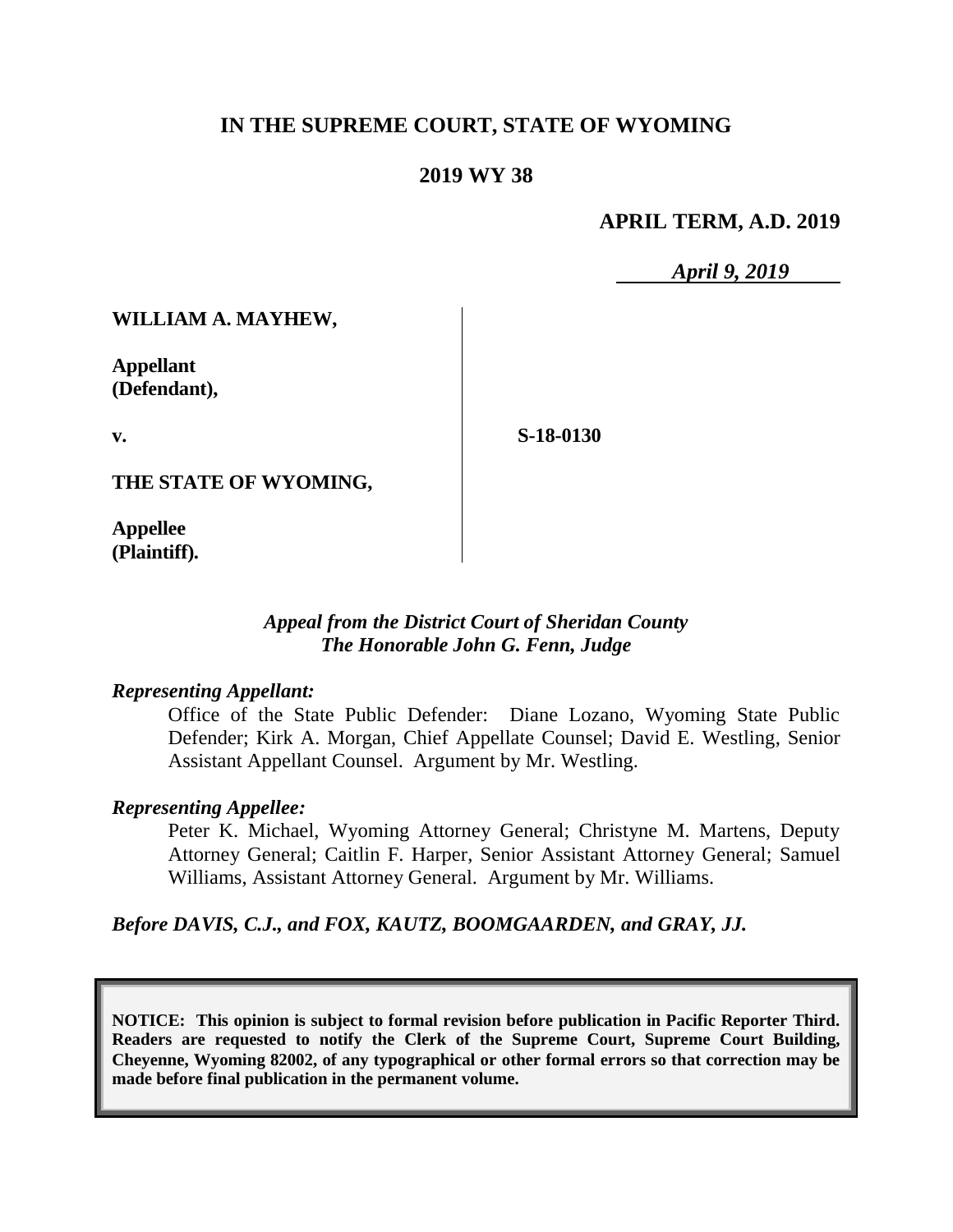## **DAVIS, Chief Justice.**

l

[¶1] A jury found William Mayhew guilty of four counts of third-degree sexual assault related to his abuse of three minors during the 1990s and early 2000s. On appeal, Mr. Mayhew claims the district court erred in admitting photos and videos as other acts evidence under W.R.E. 404(b). He also contends that the district court abused its discretion in admitting evidence not identified in the State's pretrial disclosure and without proper foundation. We affirm.

#### **ISSUES**

[¶2] Mr. Mayhew presents two issues on appeal, which he frames as follows:

I. Did the trial court abuse its discretion by admitting evidence pursuant to W.R.E. 404(b) that did not fit an acceptable purpose and was used solely to prove the character of the Defendant?

II. Did the trial court abuse its discretion by admitting evidence not listed in the pretrial proceedings and without proper foundation?

# **FACTS**

[¶3] William Mayhew lived near his grown daughter and her family in Sheridan, Wyoming, starting in the early 1990s. She and her husband had three daughters: HS, born in 1989; MT, born in 1992; and ST, born in 1997. In May 2015, MT revealed to her aunt that Mr. Mayhew, her grandfather, had sexually abused her and her sisters. MT's aunt informed MT's father, and he reported the allegations to law enforcement.

[¶4] Following an investigation, the State charged Mr. Mayhew with five counts of third-degree sexual assault: two counts for acts against HS; one count each for acts against MT and ST; and one count for acts against AR, a boy who grew up in Mr. Mayhew's neighborhood.<sup>1</sup> Before trial, Mr. Mayhew requested notice of the State's intent to submit other acts evidence under W.R.E. 404(b). In response, the State provided its Rule 404(b) notice, followed by three addenda, which identified the following other acts evidence the State intended to introduce:

--testimony by the director of a children's program at a local church, along with related emails, concerning the church's 2012 decision to terminate Mr. Mayhew as

<sup>&</sup>lt;sup>1</sup> The charges for each victim generally alleged sexual contact without sexual intrusion and were based on the statutes in effect when the alleged conduct occurred, at varying times between 1994 and 2006.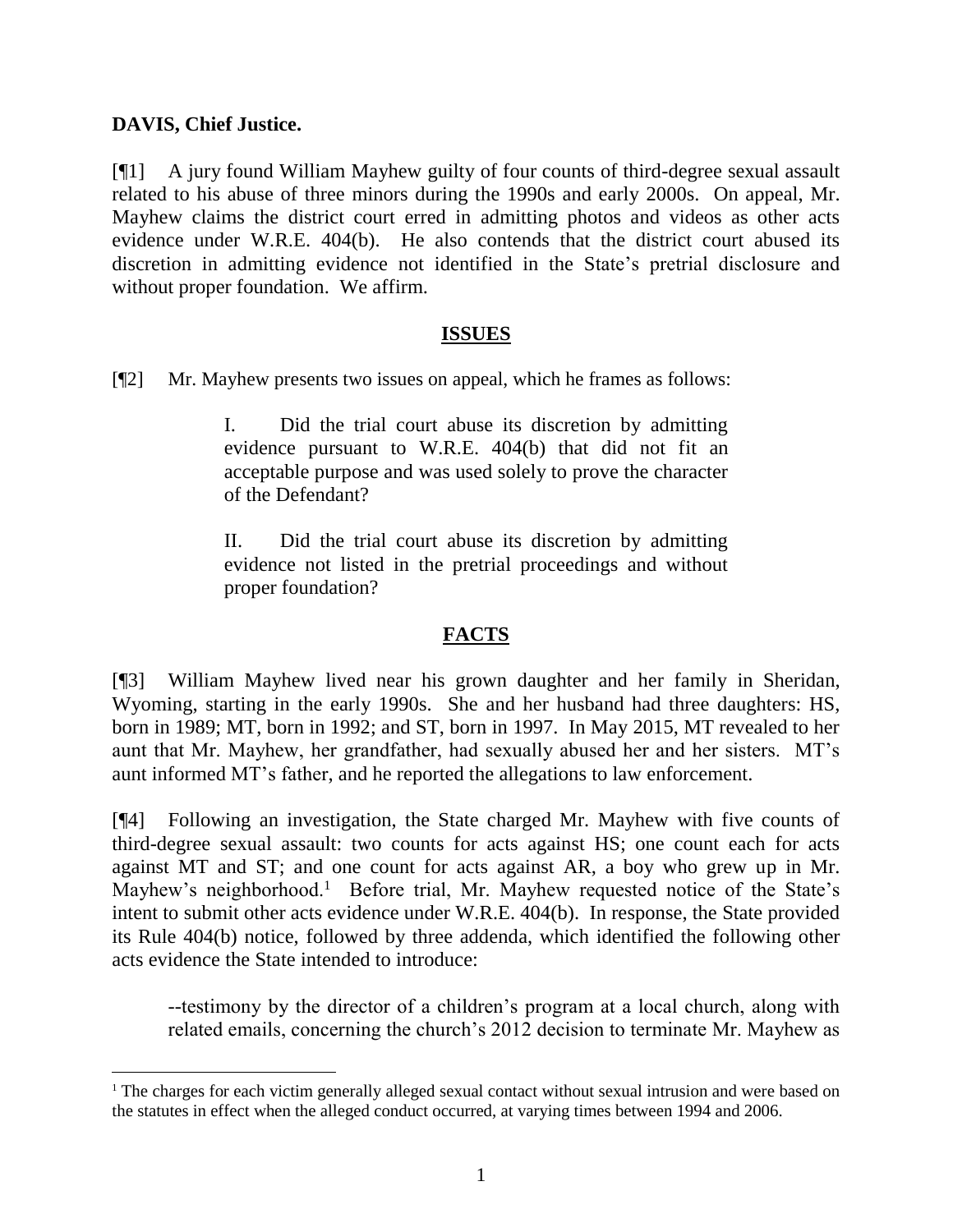a Sunday school instructor for violating the church's policy against adults transporting children alone;

--testimony by a former director of the Joy Junction Children's Ministry concerning a 2009 complaint from the mother of a five-year-old girl that when she picked up her daughter from a swimming pool activity, she saw that Mr. Mayhew had her daughter's legs wrapped around him;

--testimony that arresting officers found a box at Mr. Mayhew's home that contained photos of young girls who were Joy Junction participants;

--photos and videos of young girls taken by Mr. Mayhew while participating in children's programs;

--testimony by Mr. Mayhew's wife's younger sister that in 1962, when she was ten years old, Mr. Mayhew pinned her against a pillar and rubbed his hands on her crotch area, and a few weeks later took her to a cabin in the woods where he fondled her, pinned her down, and tried to remove her underwear;

--testimony that in law enforcement's examination of Mr. Mayhew's computers, it discovered the use of programs and techniques used in the child exploitive community, twenty-four media files of children classified as closely related to child erotica, and 5,785 files that contained children;

--testimony by Mr. Mayhew's daughter that he sexually abused her beginning when she was four years old and continuing until she was about twelve years old, including five specific incidents during that period; and

--testimony by Mr. Mayhew's wife that after the local church terminated him from Sunday school activities, she saw him burn a collection of photos in their fireplace, and testimony by HS that she also witnessed the burning of photos, which her grandmother told her were from Joy Junction.

[¶5] The State offered the other acts evidence for the purposes of showing Mr. Mayhew's motive, intent, and lack of mistake or accident. Mr. Mayhew objected to the evidence, and on December 5, 2017, the district court heard argument on the State's notice. During the hearing, the State narrowed its proffered other acts evidence and sought admission only of Mr. Mayhew's daughter's testimony and the photos and videos of young girls Mr. Mayhew took while participating in youth activity programs.

[¶6] The district court issued an oral ruling, in which it applied the Rule 404(b) required factors, which was followed by a summary written order that found the proffered evidence admissible. The court found that the evidence was relevant to Mr. Mayhew's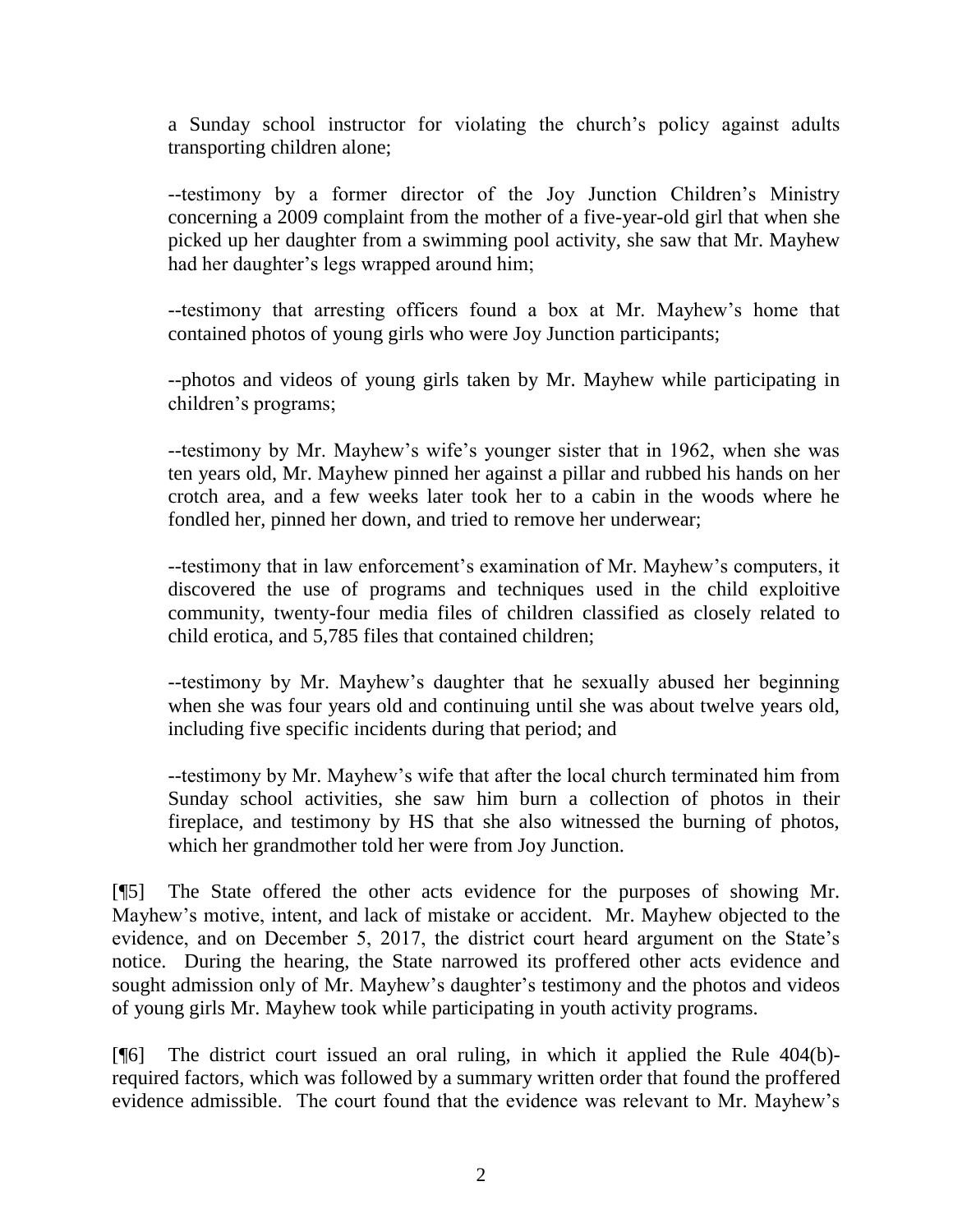motive and intent, and that its probative value was not substantially outweighed by its potential for unfair prejudice.

[¶7] At trial, the victims of the charged conduct described Mr. Mayhew's sexual abuse.<sup>2</sup> HS testified that Mr. Mayhew sexually abused her from the age of five until she was about ten or eleven years old. She testified that on multiple occasions, he would have her lie on his bed, face down and clothed, and he would lie on top of her, bouncing up and down. He called this the "smooshing game." On other occasions, Mr. Mayhew had her apply lotion to his erect penis. He also on multiple occasions directed HS to lie on his bed, unclothed from the waist down, spread her legs, and touch herself, with him sometimes moving her hands when she "wasn't doing it right." HS also described occasions when Mr. Mayhew would instruct her to use a vibrating massager on her vagina while he masturbated, would shower with her and wash her entire body, and would fondle her between her legs while driving with her in his truck.

[¶8] During HS's testimony, a letter Mr. Mayhew had written to HS after she confronted him with her abuse allegations was admitted into evidence without objection. The letter read, with the emphasis in the typed original:

> I have tried to write a letter to you this past year (some several pages long) but the words just didn't seem right. At times I felt I was not worthy to even communicate with you.

> What I found out during this time is I am not a person of words. Because of my rapid deteriorating health and your position of me not being able to talk to you, this appears to be the best communication avenue for me right now.

> **I just wanted you to know from my heart and soul I am truly sorry for the verbal and physical abuse I have done to you. It was wrong, wrong. Please, please forgive me, please.**

> I am also asking that during my last days that you visit often and allow my great granddaughter and great grandson [to] be around me and your grandma together.

[¶9] MT testified that Mr. Mayhew began sexually abusing her when she was five or six years old and that the abuse continued until sometime before she reached puberty. She described three specific memories of the abuse. The first incident occurred during a

l

<sup>&</sup>lt;sup>2</sup> ST did not testify, and the district court granted Mr. Mayhew's motion for a directed verdict on the charge related to the allegations relating to her.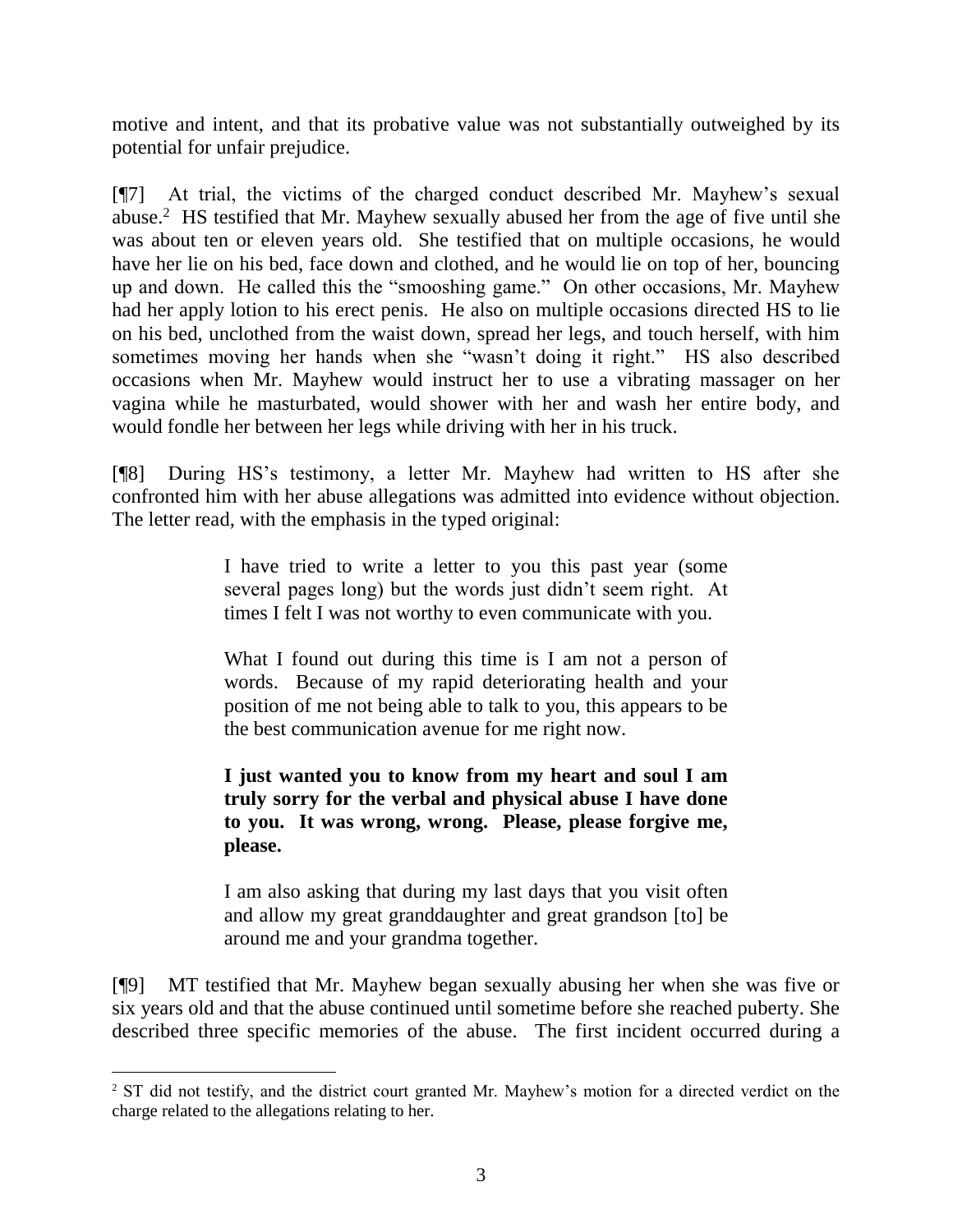game of dress-up when she was five years old. Mr. Mayhew had her lie on his bed and use a vibrating massager on her genital area. $3$  On another occasion, Mr. Mayhew played a blindfold game with MT that required her to guess the identity of objects while blindfolded, one of which was his erect penis. The third incident involved a game that Mr. Mayhew called "squish it." During that game, he had MT lie on the floor, face up and clothed, and he would lie on top of her. MT could feel his erect penis when he did this.

[¶10] AR testified to a single incident of abuse that occurred during the summer of 1995, when he was about ten years old. AR lived near the Mayhews and would occasionally visit to play with their dog. On one such occasion, Mr. Mayhew brought out a vibrating massager and encouraged AR to use it on himself. AR testified that Mr. Mayhew initially showed AR how to use it on his leg and then he encouraged him to move the vibrator closer to his crotch area. Mr. Mayhew then put his hand on AR's crotch outside his pants to show him where to place the vibrator, while saying "Doesn't that feel good?" AR felt panicky, fled the Mayhew home, and reported the incident to his father.

[¶11] In addition to the victims' testimony concerning the charged conduct, the State presented the other acts evidence the district court had ruled admissible. Mr. Mayhew's daughter testified that from the time she was four or five years old, he would make her wash his erect penis while he took baths. She also testified to specific incidents of abuse, including an incident when she was five or six, during which Mr. Mayhew told her, her sister, and a neighborhood friend they were going to play doctor and instructed them to get in a closet. He then called each child out individually, and when he called her out, he told her to take off her clothes and lie down, and then proceeded to examine her body, including her vagina, visually and with his hands.

[¶12] The daughter described another incident that occurred during that same timeframe, in which she wet her pants and Mr. Mayhew ordered her to remove her clothes in front of her brother and sister and lie on the floor. He then put her in a diaper, touching her vagina while doing so, and made her wear nothing but the diaper.

[¶13] The final incident the daughter testified to occurred when she was in the third or fourth grade. Mr. Mayhew would initiate games of hide and seek with the children and during one such game, he had her sit on his lap when she found him, and she could feel his erect penis.

 <sup>3</sup> During this testimony, the State offered into evidence a vibrating massager that investigators collected from Mr. Mayhew's home and that MT identified as the vibrator he had her use. Defense counsel objected based on the State's failure to identify the vibrator in its pretrial memorandum but agreed that she had notice of the vibrator and that the defense was not affected by the State's failure to list it as a trial exhibit. The district court overruled the objection and admitted the vibrator.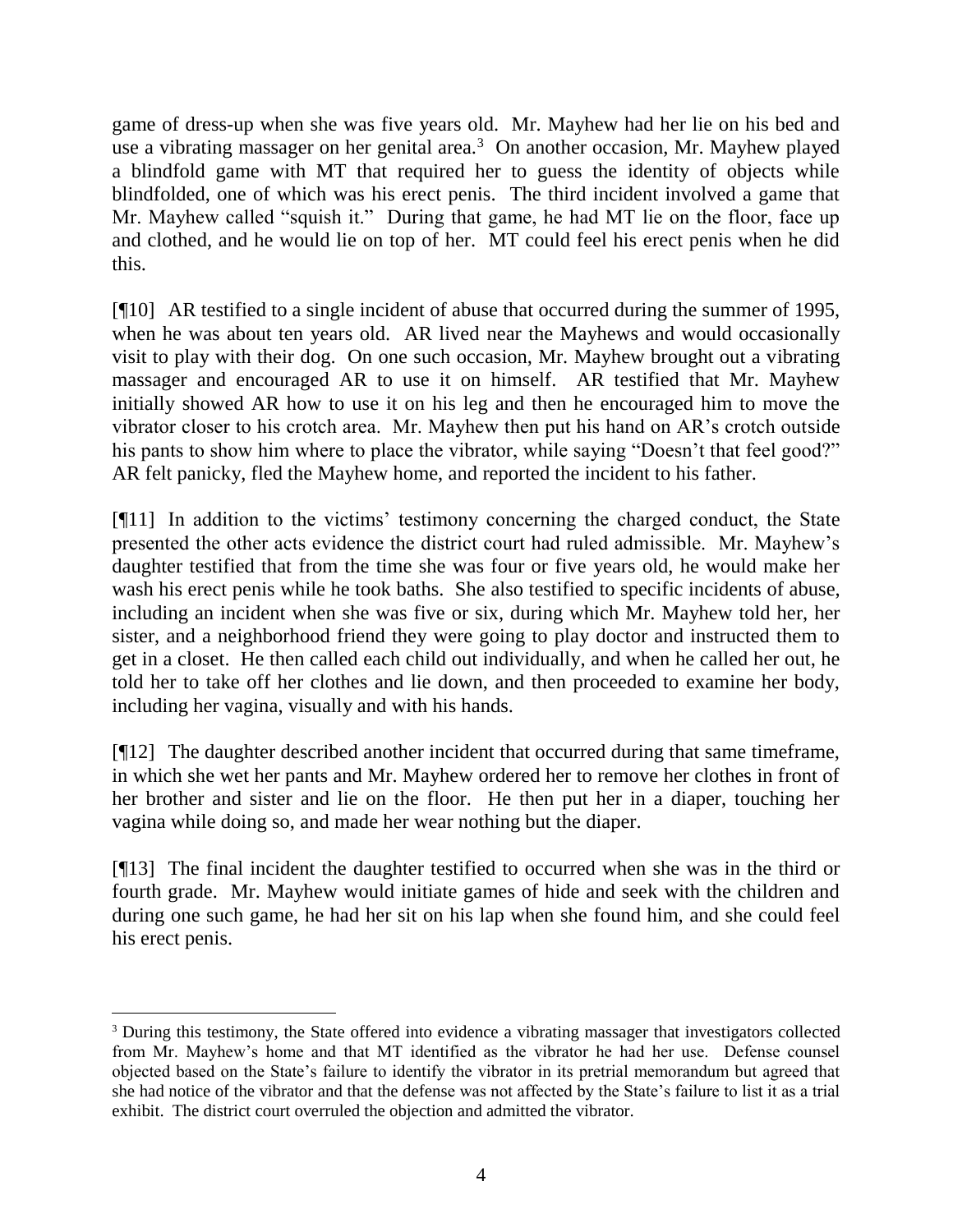[¶14] From the photos and videos the district court had ruled admissible, nine photos and six videos were offered and admitted into evidence. The photos were of young girls, most wearing swimming suits, and a few in shorts or skirts, with a focus on the girls' lower bodies and genital areas. Of the six videos admitted into evidence, four of them recorded clothed young girls straddling a table, with Mr. Mayhew encouraging them to scoot down the table without the use of their hands, a maneuver that required the girls to repeatedly thrust their hips. Another video showed a young girl in a skirt playing on monkey bars, and the final video was of a young girl in a park, wearing a skirt and sitting in a way that showed her underwear, with the recording focused on her underwearcovered genital area.

[¶15] Mr. Mayhew testified in his defense. As to the allegations contained in the other acts testimony of his daughter, he testified that he was a heavy drinker during his daughter's youth, and he could not recall that period of time. Although he could not recall that period, he testified as follows concerning her allegation that he made her wash his erect penis when he bathed:

> A. One of the elements that stands out to me has to do with the male private part. And I'm sorry, but I can't say the name. Private part. I hope you understand what I'm talking about. That situation that stands out to me deals with the use of soap on my private part when it's stiff. For all the men in this room here –

[Objection sustained.]

A. My experience has been that it hurts, it hurts because the soap is – back then all the soaps around were alkalin $[e]$ based and – it may be like the female private parts, using that alcohol-based soaps and that to clean is okay, but not for sensitive areas. And for the use of that  $is - I$  wouldn't have allowed that. I just wouldn't allow that. It hurts.

[¶16] Concerning his daughter's allegation that she felt Mr. Mayhew's erect penis when he had her sit on his lap during a game of hide-and-seek, Mr. Mayhew testified:

> That's an interesting one. We lived on Gilbert. And one of the fun things we always did was we had fun with the hide and seek. It's a good thing for Dad. And one of the instances indicated here was that we had  $a - in$  the hide and seek there was  $a - if you'd understand, we had specific spots$ that we all liked to hide, because they were good spots to hide. And this particular one had the foundation and the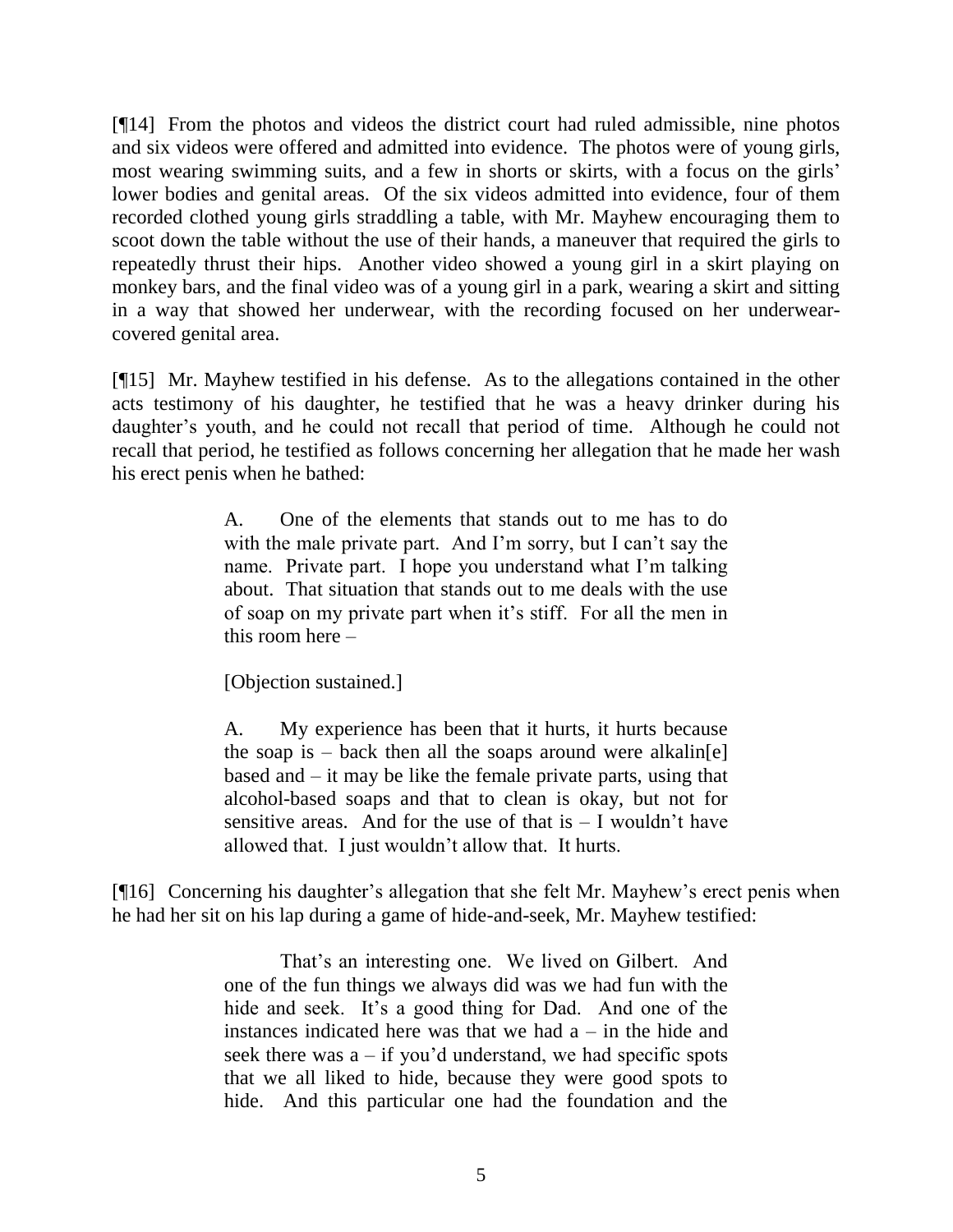furnace. And it was narrow, very narrow. In fact, for a 240 pound individual, it was a very tight squeeze to get in there, but it was a good spot to hide where there wasn't any lights.

That particular instance that was presented to the court is that spot. Because it's so narrow, there's no way – there's no way that anyone could sit on me because I couldn't sit because I'd have to stand up because it was so narrow. And so in that particular case, the closest that would come to that would be to sit on my knee. If you understand, if I'm sitting sideways hiding, that would the only way that somebody could be right with me, touching me, on me, would be to sit on my knee. Most of the time, obviously, I would stand up or kneel, but not – there's no way to lay down. No way to sit on my rear and have somebody sit on me.

[¶17] Concerning the photos of children in his possession, Mr. Mayhew testified:

The purpose of that was really simple. The families involved were families that, like you and me, we like pictures. We love pictures and especially of our family. And one of the things that we did was we took pictures, not only I, but other teachers, and we did something very simple. Without charge but under love, we went ahead and we did the pictures, shots, made prints, and the kids could take them home. The children could take them home. And response back with that, as you heard here this morning that parents received them and it was a great item that was used for our ministry that we had

. . . .

[¶18] Mr. Mayhew provided no testimony on direct examination concerning the videos. On cross-examination, he agreed that he took the videos, that he did not have the capability to make or provide copies of those to parents, and that he did not share them with parents of the children in the videos.

[¶19] With respect to the charged conduct, Mr. Mayhew denied that he inappropriately touched his granddaughters or AR with his hand or with a vibrator or that he had any sexual contact with his granddaughters or AR. Concerning the incident with AR, he admitted that AR was present on an occasion when he was using a vibrating massager on his own leg, but he denied using the massager in a sexual manner or touching AR. He testified: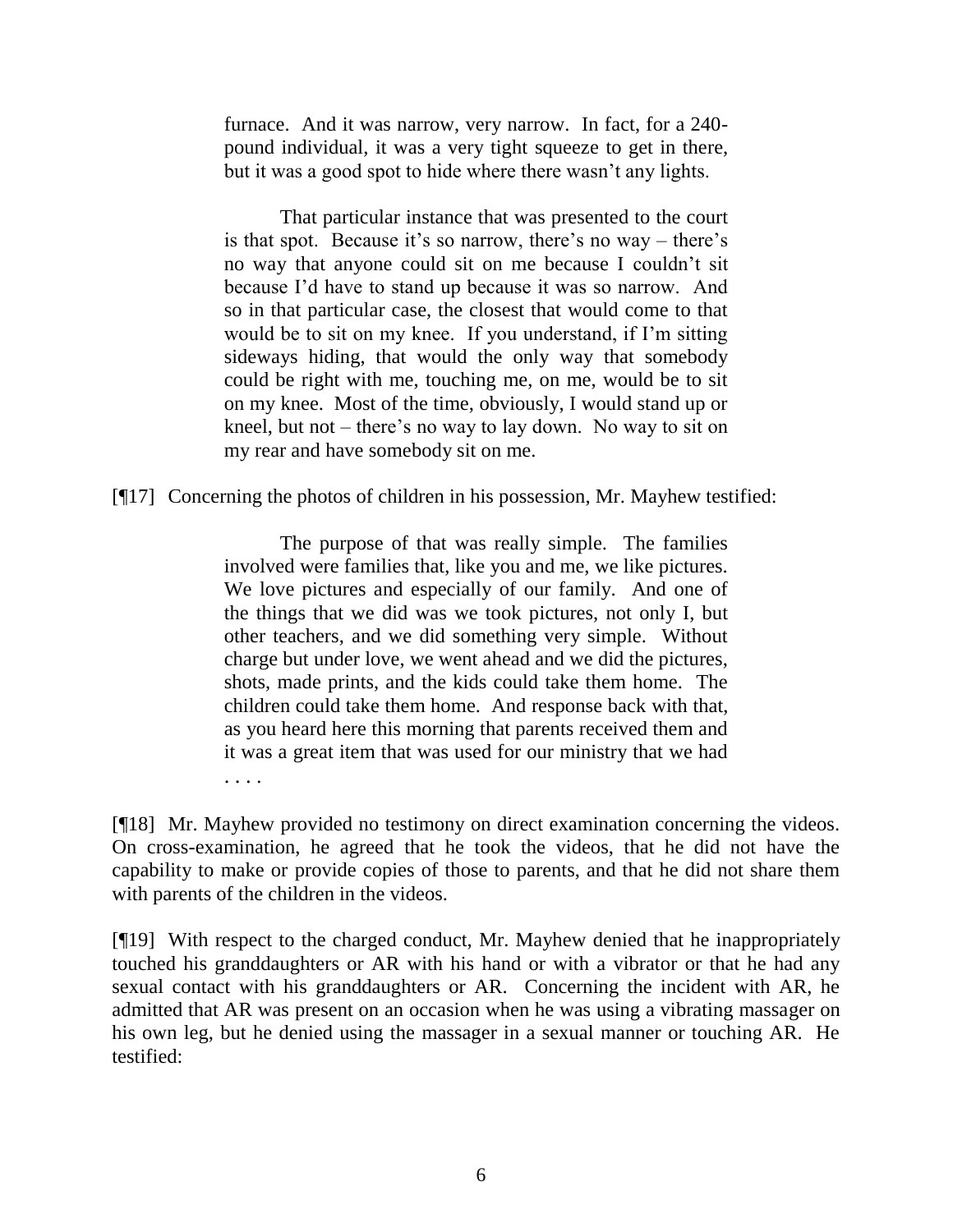A. As I was using the massager, [AR] said, "Give me the massager." And he says, "I'm tough."

And I said, "Well, what do you mean by 'tough?'"

He says, "I'm tough."

I says, "Okay. Let's see how tough you are." And I said what I want you to do is  $-$  and I pointed to the side of his head. And I said, "I want you to go with the vibrator from your head down to your ankle, and I'd like to have you do it two times, and we'll see how tough you are."

Q. And then what happened?

A. Well, he got on his knees and did exactly that, went from there but only down to his knees, of course, and did it twice. And I says – I don't know what he said, but I said, "You are tough."

[¶20] Concerning the letter of apology he wrote to HS, Mr. Mayhew testified:

Q. . . . And you also admit that you did write that letter to [HS]; it's your apology?

A. For the verbal and physical abuse. Nothing said about sexual.

[¶21] The jury found Mr. Mayhew guilty of four counts of third-degree sexual assault, and the district court sentenced him to consecutive prison terms totaling twenty-eight to thirty-five years. Mr. Mayhew timely appealed his conviction to this Court.

#### **DISCUSSION**

[¶22] Mr. Mayhew contends the nine photos and six videos were impermissible character evidence and that the district court therefore erred in admitting them under Rule  $404(b)$ <sup>4</sup> He further claims the district court erred in admitting the massaging vibrator into evidence. We find no abuse of discretion in either ruling.

<sup>4</sup> Mr. Mayhew does not appeal the district court's admission of his daughter's testimony.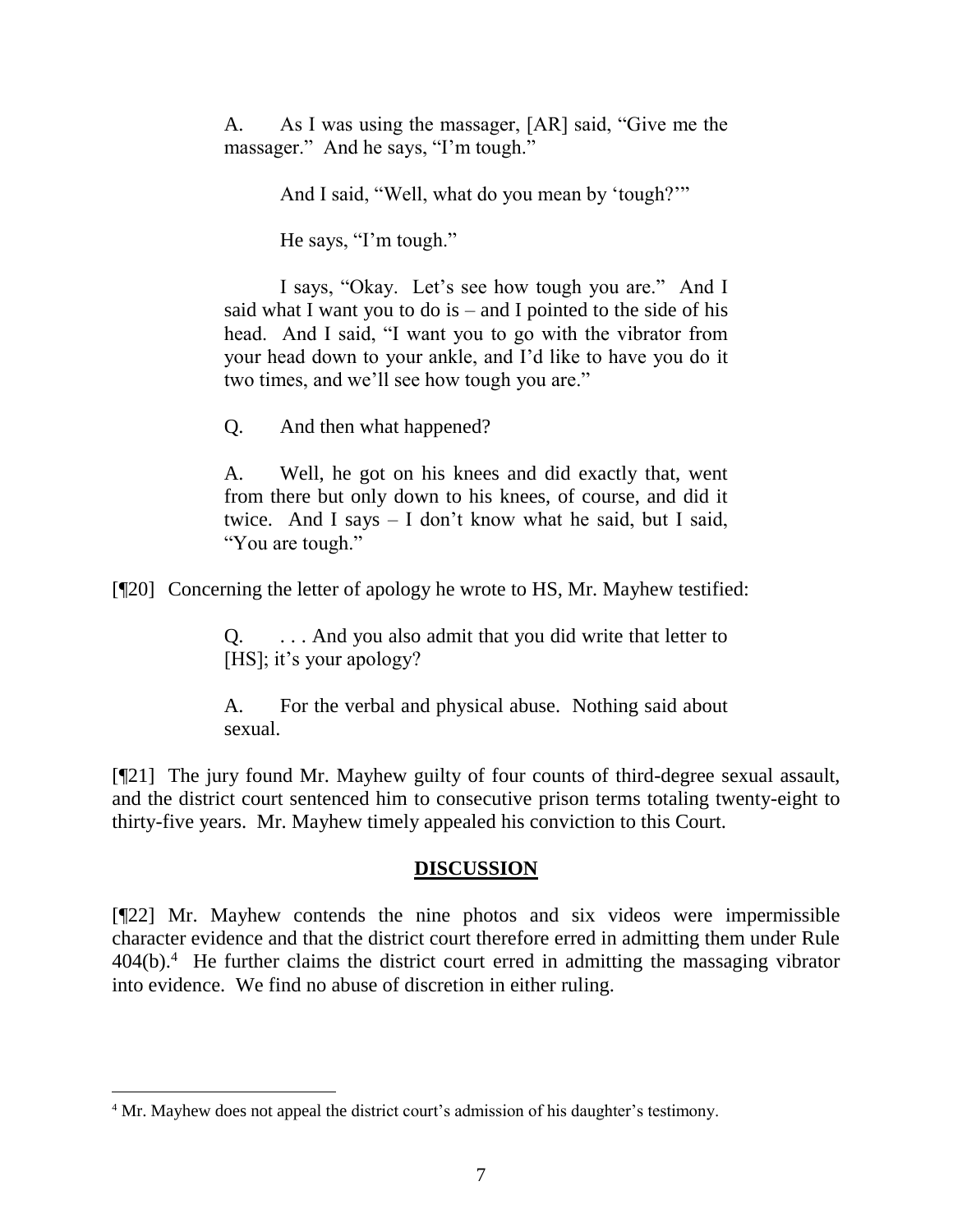# **A. Other Acts Evidence**

#### **1. Standard of Review**

[¶23] Mr. Mayhew preserved his objection when he filed his pretrial demand for notice of other acts evidence, and we therefore review the district court's decision for an abuse of discretion. *Swett v. State*, 2018 WY 144, ¶ 11, 431 P.3d 1135, 1140 (Wyo. 2018).

> A trial court's rulings on the admissibility of evidence are entitled to considerable deference, and, as long as there exists a legitimate basis for the trial court's ruling, that ruling will not be disturbed on appeal. The appellant bears the burden of showing an abuse of discretion.

*Id.* (quoting *In re GAC*[, 2017 WY 65, ¶ 32, 396 P.3d 411, 419 \(Wyo. 2017\)\)](http://www.westlaw.com/Link/Document/FullText?findType=Y&serNum=2041792190&pubNum=0004645&originatingDoc=Ieed105e0059611e9a1b0e6625e646f8f&refType=RP&fi=co_pp_sp_4645_419&originationContext=document&vr=3.0&rs=cblt1.0&transitionType=DocumentItem&contextData=(sc.UserEnteredCitation)#co_pp_sp_4645_419).

## **2. Rule 404(b)-Required Analysis**

[¶24] Rule 404(b) governs the admissibility of other acts evidence. It provides:

(b) *Other crimes, wrongs, or acts*. – Evidence of other crimes, wrongs, or acts is not admissible to prove the character of a person in order to show that he acted in conformity therewith. It may, however, be admissible for other purposes, such as proof of motive, opportunity, intent, preparation, plan, knowledge, identity, or absence of mistake or accident, provided that upon request by the accused, the prosecution in a criminal case shall provide reasonable notice in advance of trial, or during trial if the court excuses pretrial notice on good cause shown, of the general nature of any such evidence it intends to introduce at trial.

W.R.E. 404(b).

[¶25] Our precedent mandates a procedure that a trial court must follow and factors that it must consider in ruling on the admissibility of other acts evidence. *Moser v. State*, 2018 WY 12, ¶¶ 21-23, 409 P.3d 1236, 1243-44 (Wyo. 2018). Generally,

> (1) the evidence must be offered for a proper purpose; (2) the evidence must be relevant; (3) the probative value of the evidence must not be substantially outweighed by its potential for unfair prejudice; and (4) upon request, the trial court must instruct the jury that the similar acts evidence is to be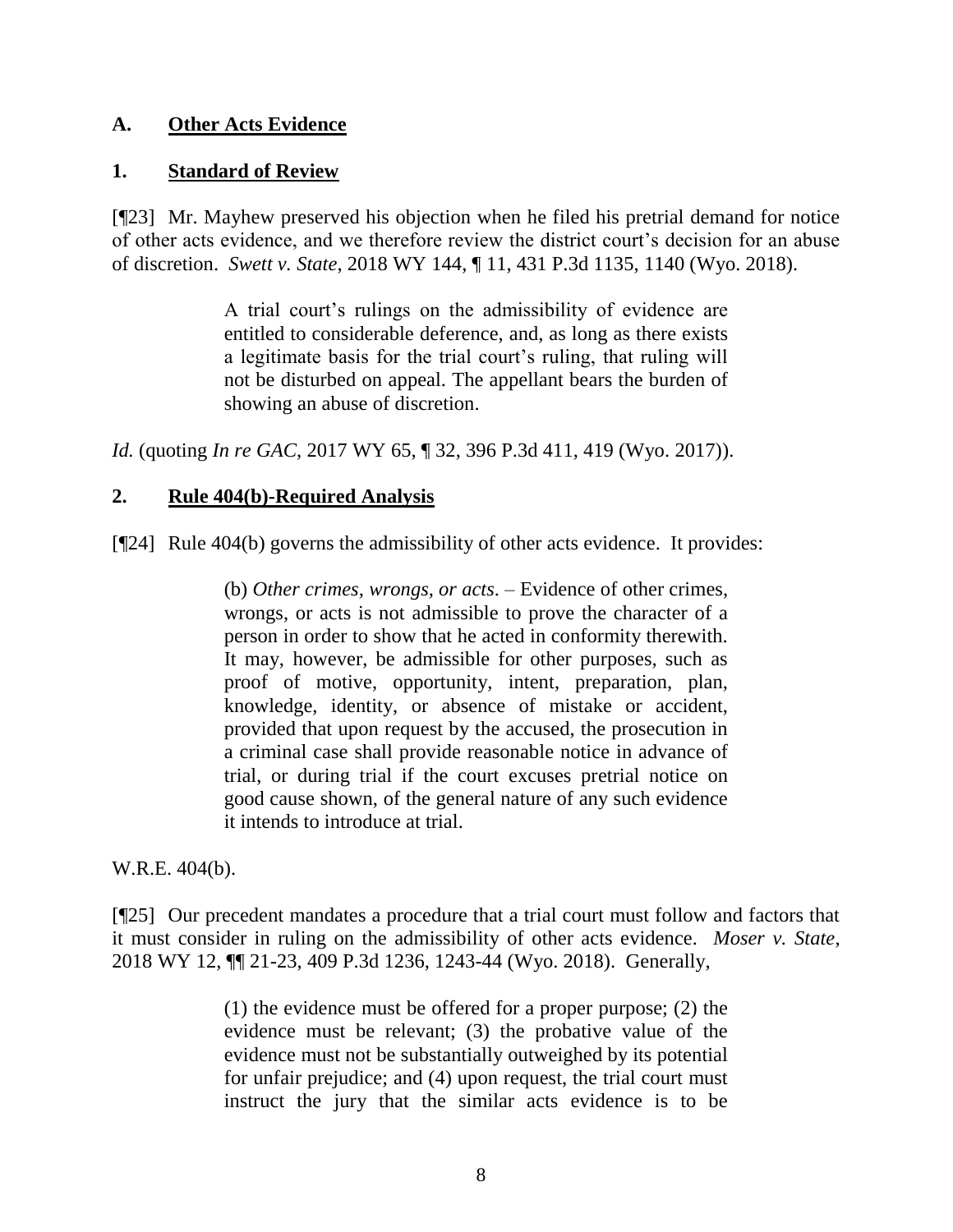considered only for the proper purpose for which it was admitted. *Vigil* [*v. State*[\], 926 P.2d \[351\] at 357 \[\(Wyo.](http://www.westlaw.com/Link/Document/FullText?findType=Y&serNum=1996231137&pubNum=0000661&originatingDoc=Ic63ece100d1111e8a964c4b0adba4447&refType=RP&fi=co_pp_sp_661_357&originationContext=document&vr=3.0&rs=cblt1.0&transitionType=DocumentItem&contextData=(sc.Keycite)#co_pp_sp_661_357)  [1996\)\]](http://www.westlaw.com/Link/Document/FullText?findType=Y&serNum=1996231137&pubNum=0000661&originatingDoc=Ic63ece100d1111e8a964c4b0adba4447&refType=RP&fi=co_pp_sp_661_357&originationContext=document&vr=3.0&rs=cblt1.0&transitionType=DocumentItem&contextData=(sc.Keycite)#co_pp_sp_661_357) (quoting *[United States v. Herndon](http://www.westlaw.com/Link/Document/FullText?findType=Y&serNum=1992211575&pubNum=0000350&originatingDoc=Ic63ece100d1111e8a964c4b0adba4447&refType=RP&fi=co_pp_sp_350_1414&originationContext=document&vr=3.0&rs=cblt1.0&transitionType=DocumentItem&contextData=(sc.Keycite)#co_pp_sp_350_1414)*, 982 F.2d 1411, [1414 \(10th Cir.](http://www.westlaw.com/Link/Document/FullText?findType=Y&serNum=1992211575&pubNum=0000350&originatingDoc=Ic63ece100d1111e8a964c4b0adba4447&refType=RP&fi=co_pp_sp_350_1414&originationContext=document&vr=3.0&rs=cblt1.0&transitionType=DocumentItem&contextData=(sc.Keycite)#co_pp_sp_350_1414) 1992)).

*Moser*, ¶ 21, 409 P.3d at 1243-44 (quoting *Griggs v. State*[, 2016 WY 16, ¶ 128, 367 P.3d](http://www.westlaw.com/Link/Document/FullText?findType=Y&serNum=2038208755&pubNum=0004645&originatingDoc=Ic63ece100d1111e8a964c4b0adba4447&refType=RP&fi=co_pp_sp_4645_1143&originationContext=document&vr=3.0&rs=cblt1.0&transitionType=DocumentItem&contextData=(sc.Keycite)#co_pp_sp_4645_1143)  [1108, 1143 \(Wyo. 2016\)\)](http://www.westlaw.com/Link/Document/FullText?findType=Y&serNum=2038208755&pubNum=0004645&originatingDoc=Ic63ece100d1111e8a964c4b0adba4447&refType=RP&fi=co_pp_sp_4645_1143&originationContext=document&vr=3.0&rs=cblt1.0&transitionType=DocumentItem&contextData=(sc.Keycite)#co_pp_sp_4645_1143).

[¶26] In determining the probative value of other acts evidence and weighing that against its potential for unfair prejudice, a trial court is to use the following analysis:

> In determining the probative value of prior bad acts evidence, the trial court should consider the following factors:

> 1. How clear is it that the defendant committed the prior bad act?

> 2. Does the defendant dispute the issue on which the state is offering the prior bad acts evidence?

3. Is other evidence available?

4. Is the evidence unnecessarily cumulative?

5. How much time has elapsed between the charged crime and the prior bad act?

. . . The trial court should [then] weigh [the following] factors against the probative value of the evidence:

1. The reprehensible nature of the prior bad act. The more reprehensible the act, the more likely the jury will be tempted to punish the defendant for the prior act.

2. The sympathetic character of the alleged victim of the prior bad act. Again, the jury will be tempted to punish the defendant for the prior act if the victim was especially vulnerable.

3. The similarity between the charged crime and the prior bad act. The more similar the acts, the greater is the likelihood that the jury will draw the improper inference that if the defendant did it once, he probably did it again.

4. The comparative enormity of the charged crime and the prior bad act. When the prior act is a more serious offense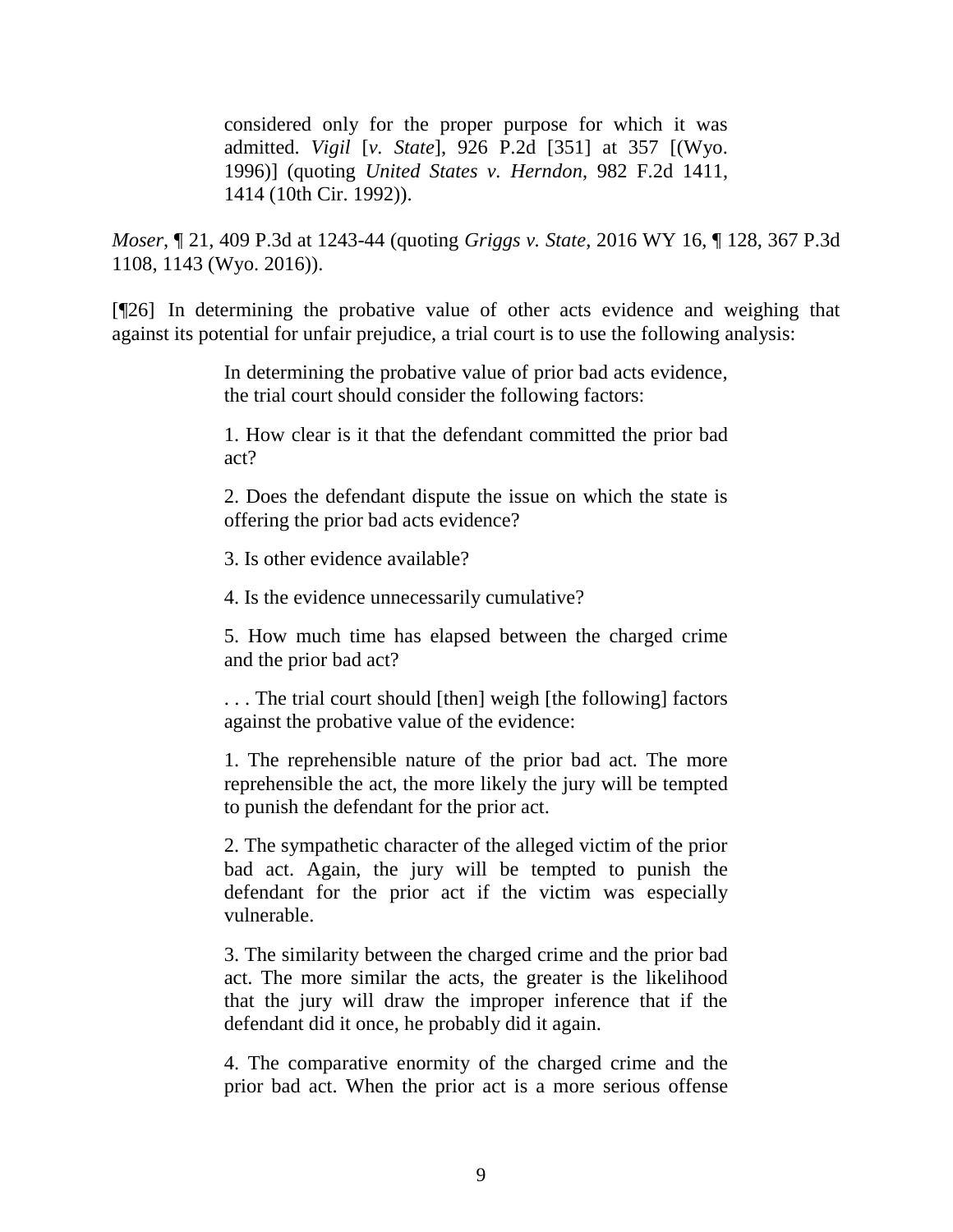than the charged crime, the introduction of that act will tend to place the defendant in a different and unfavorable light.

5. The comparable relevance of the prior bad act to the proper and forbidden inferences. Evidence of the prior bad act may be much more probative of bad character than it is of any legitimate inference permitted by [Rule 404\(b\).](http://www.westlaw.com/Link/Document/FullText?findType=L&pubNum=1008789&cite=WYRREVR404&originatingDoc=Ic63ece100d1111e8a964c4b0adba4447&refType=LQ&originationContext=document&vr=3.0&rs=cblt1.0&transitionType=DocumentItem&contextData=(sc.Keycite))

6. Whether the prior act resulted in a conviction. The jury may be tempted to punish the defendant if they believe he escaped punishment for the prior bad act.

*Moser*, ¶ 22, 409 P.3d at 1244 (quoting *Griggs*, ¶ 131, 367 P.3d at 1144).

[¶27] This analysis is intended to be conducted by the trial court, and we do not apply it anew on appeal. *Garrison v. State*, 2018 WY 9, ¶ 20, 409 P.3d 1209, 1215 (Wyo. 2018); *Griggs*, ¶ 128, 367 P.3d at 1143. Our role is to determine whether the trial court abused its discretion in considering the required factors. *Griggs*, ¶ 128, 367 P.3d at 1143. In that regard, the trial court must provide an adequate record for this Court's review, but it is not required to make express findings on each factor. *Moser*, ¶ 23, 409 P.3d at 1244 (quoting *Griggs*, ¶ 131, 367 P.3d at 1144).

# **3. District Court's Rule 404(b) Analysis**

[¶28] The purpose for which the State offered the photos and videos provided the context for the district court's analysis, and we therefore begin our review by setting forth the Rule 404(b) purpose the State argued to the district court. *See Swett*, ¶ 38, 431 P.3d at 1145-46 (quoting *Hart v. State*[, 2002 WY 163, ¶ 16, 57 P.3d 348, 355](http://www.westlaw.com/Link/Document/FullText?findType=Y&serNum=2002684005&pubNum=0004645&originatingDoc=Ieed105e0059611e9a1b0e6625e646f8f&refType=RP&fi=co_pp_sp_4645_354&originationContext=document&vr=3.0&rs=cblt1.0&transitionType=DocumentItem&contextData=(sc.UserEnteredCitation)#co_pp_sp_4645_354) (Wyo. 2002)) (emphasizing need for specificity in State's proffer and observing "relevance and probativeness cannot be determined without knowing what it is the evidence is meant to prove"). In its Rule 404(b) notice, the State identified motive, intent, and lack of mistake or accident as the purposes for its proffered evidence, but its focus during the Rule 404(b) hearing was on motive. It argued:

> In light of the fact that we don't have DNA and we don't have an eyewitness and we don't have some of those other things that we use oftentimes to prove crimes, it's a credibility contest. And so if he's pleading not guilty, it's because he's saying, "They're fabricating what happened and it's not true. I didn't do this. I wouldn't do this. I wouldn't do this to my granddaughters. I'm not attracted to young individuals." And so this type of evidence goes to support that somebody who – and I'm going to quote from *Elliott v.*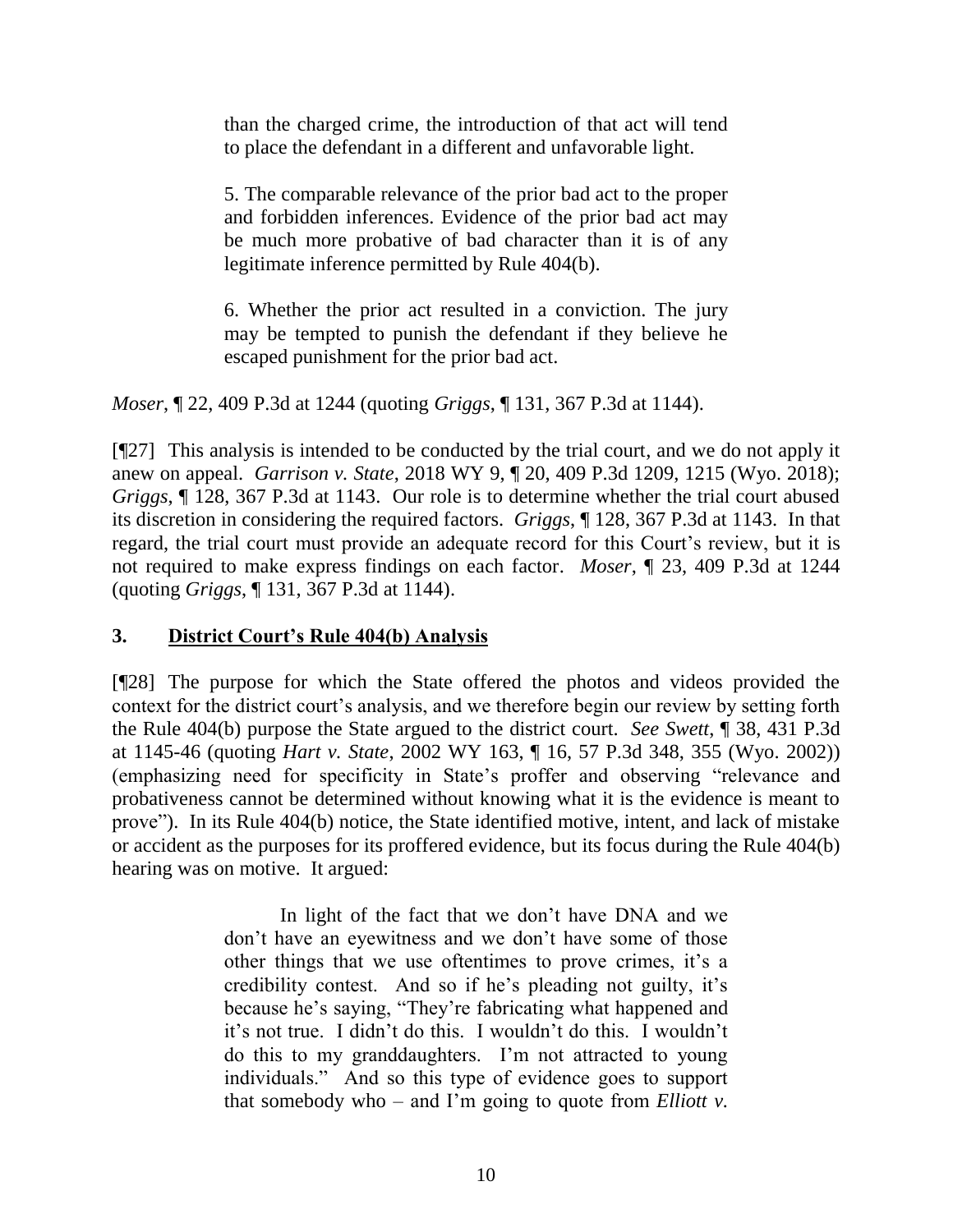*State* and then *Wease v. State* is probably the more recent – well, even *Mitchell* cites to *Elliott*.

"Given this evidentiary conflict, a finder of fact would be extremely interested in other information that might be available to help resolve the ultimate issue. Evidence of motive would be such information. One who is a paraphiliac, whose preference or addiction for unusual sexual practices occurs in the form of pedophilia, could well be recognized as having a motive to commit the acts complained of by the victim. The fact finder could infer from the acts complained of by the older sister that Elliott was so motivated. Such information would be helpful to any professional in determining whether Elliott," the defendant, "was so afflicted."

So in that case the prior bad act was admissible for the purpose of proving motive that this type of incest involves aberrant sexual behavior. It's a type of sexual deviancy that is difficult to understand. Therefore, our trier of fact might wonder what would motivate the accused to behave in such a bizarre manner. The evidence of prior sexual acts was then probative under motive because of unusual sexual behavior involved.

That's what we have here. We have unusual sexual behavior involved. We have three out of the four victims being family members, and young girls at that. And a jury is going to have a hard time wrapping their mind around that. And this 404(b) evidence speaks to his motive. Especially with respect to the videos and the photos. It's his manipulation of those girls at Joy Junction and his fixation on them that could be seen maybe by somebody like you as girls just shimmying down the table, but it's at his direction that they're asked not to use their hand[s] and thrust forwards towards him. That's his fixation on unusual conduct for a prurient reason. And the jury would be able to take that evidence and see that as his motive, sexual deviancy, his attraction to young individuals as helping them resolve the ultimate issue in this case.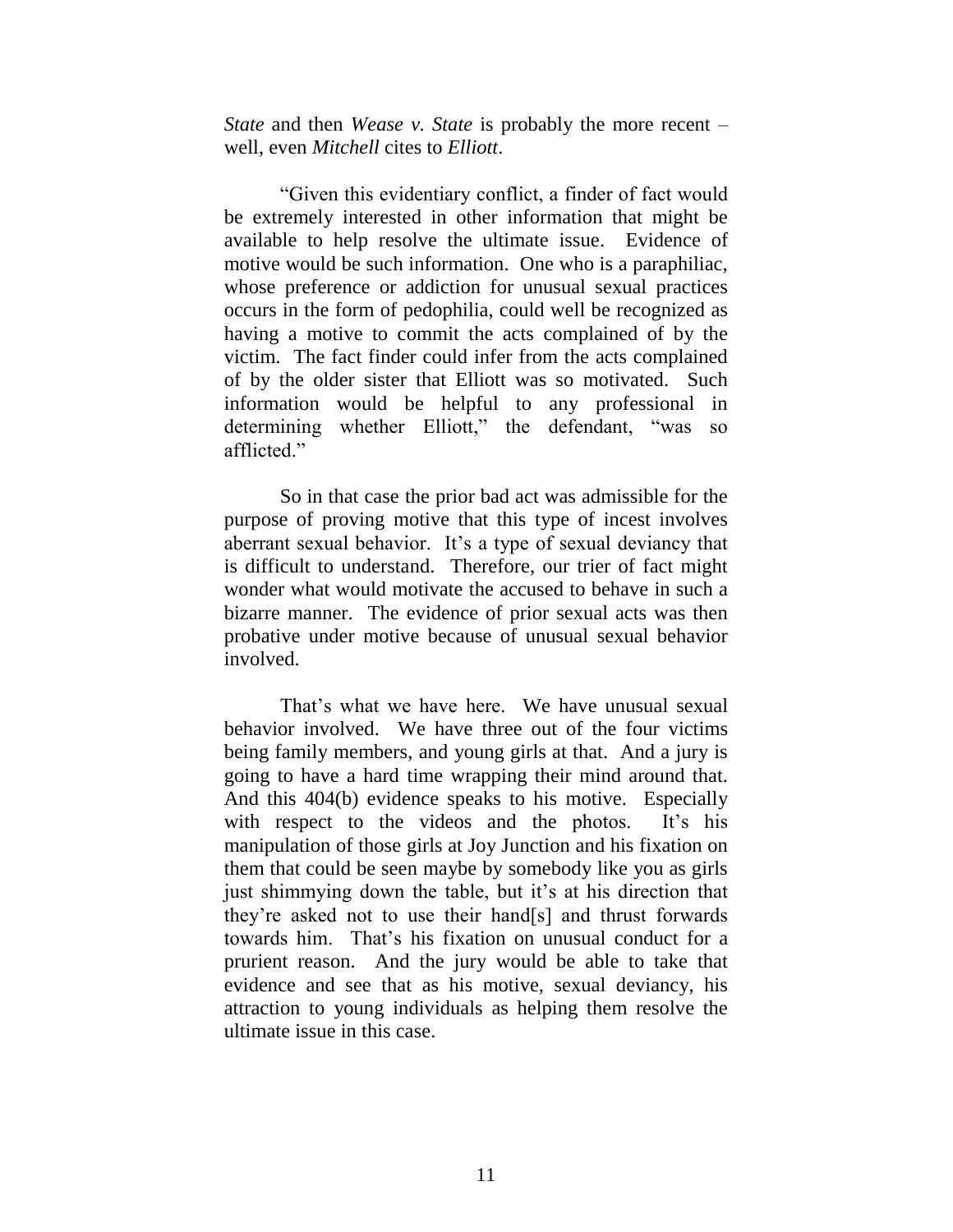[¶29] In response, and in applying the required factors to the photos and videos, the district court made the following observations:<sup>5</sup>

> The Court is required to follow the mandatory procedure for testing the admissibility. The evidence must be offered for a proper purpose. The State argues that it is intent and motive and those are proper purposes. The evidence must be relevant, and under 401, evidence having tendency to make the existence of any fact more probable or less probable is relevant. It's a very low hurdle, if you will. I find that this evidence is relevant.

> The next element is, "The probative value of the evidence is not [to] be substantially outweighed by its potential for unfair prejudice." And that's really the issue here, and they've given some additional questions and guidance to apply that, and I'll be talking about that in a moment.

> Then, finally, "Upon request, the trial court instructs the jury that the similar acts evidence is to be considered only for the proper purpose," such as a limiting instruction is appropriate. And I certainly, if I allow this evidence in, I would allow the defense to offer a limiting instruction and would give a limiting instruction in some fashion. And we'll get to that if we need to at a later time.

> Further, "The record must reflect that the trial court required the State not only to identify the proper purpose for which uncharged misconduct evidence is being offered, but also to explain how or why it is probative, and why it is more probative than prejudicial," and "In determining the probative value," "the trial court should consider the following factors:

> > \* \* \* \*

. . . .

l

. . . "Is the evidence unnecessarily cumulative?" And here's where I try – and I don't know that I did it very well – to articulate, particularly with respect to the videos and the

<sup>&</sup>lt;sup>5</sup> We have omitted the court's discussion of any factors not implicated by Mr. Mayhew's contentions on appeal.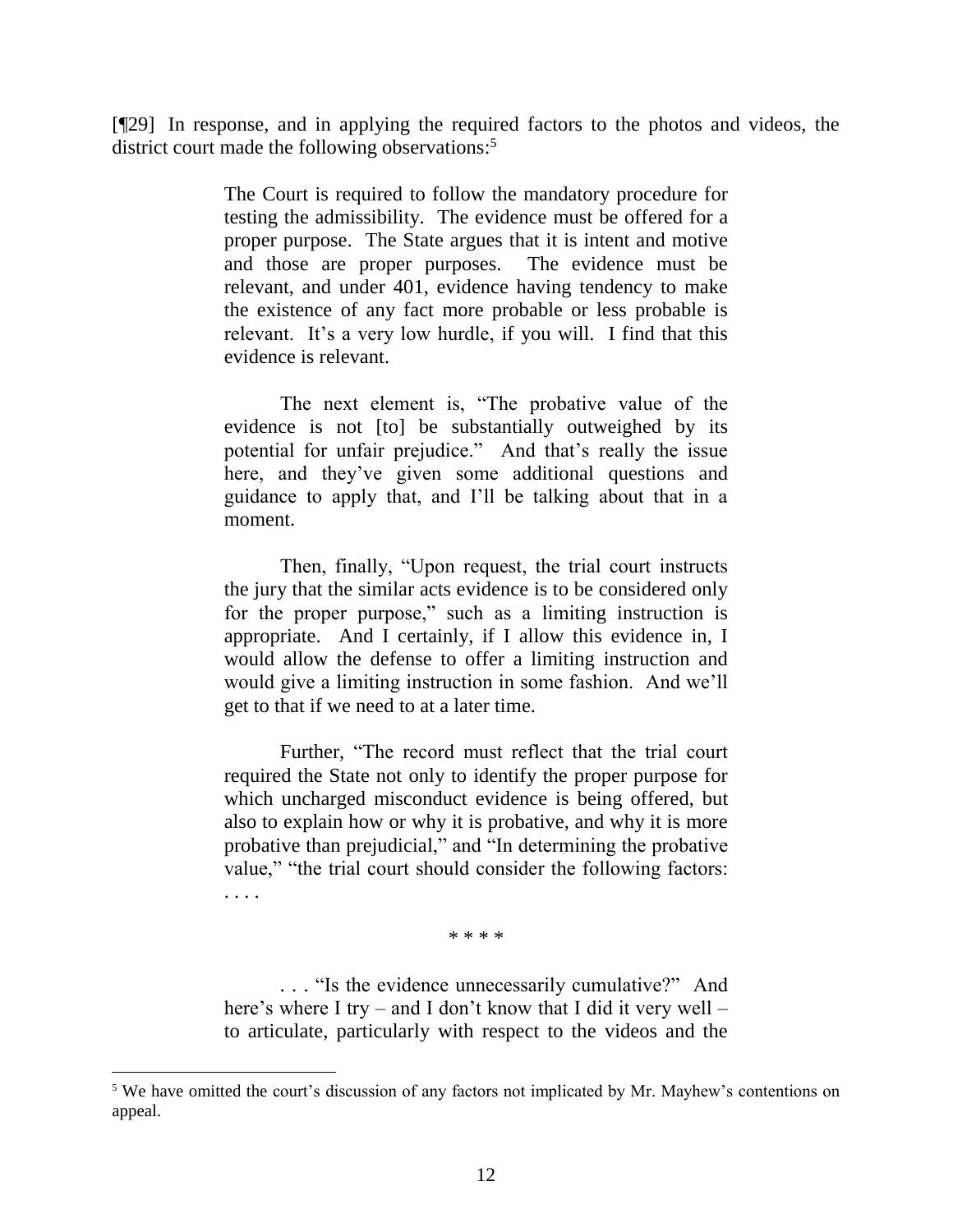photographs, clearly, they're cumulative in the context of there are several of them. But that's what makes the probative value. So they are not unnecessarily cumulative. They are necessarily cumulative, because one of these in and of itself is sort of pretty meaningless. But the collective value of them is what makes them probative. So I don't think this – with respect to the videos and photographs, that they are unnecessarily cumulative. In fact, I specifically find that they are necessarily cumulative.

And finally, "How much time has lapsed between the charged crime and the prior bad act?" And, here again, we have a significant distinction between the videos and the photos. They were relatively recent in time. And I don't recall specifically – I imagine the foundation of delay as to when they were taken, but they were relatively recent in time. But that is complicated because the allegations in this case are quite remote in time. . . .

[The] Supreme Court has further articulated with respect to the balancing probative versus prejudice, there are additional factors that should be weighed or addressed. And one is the reprehensive nature of the prior bad act, the more reprehensible the act, the more likely the jury will be tempted to punish the defendant for the prior act.

Taking pictures of young girls in a public setting is not reprehensible. I don't find that that  $is - I$  find that favorable for the State...

Two, the sympathetic character of the alleged victim of the prior bad act. Again, the jury will be tempted to punish the defendant for the prior act if the victim was especially vulnerable. Here the photographs, to the extent that they are victims, they are vulnerable. The fact that many of these videos were taken at our community's [] and swimming pool jumps out at me. Being a member of this community, my children played at that pool, my children played at the [], and to think that they were being photographed and viewed in this way is alarming. . . .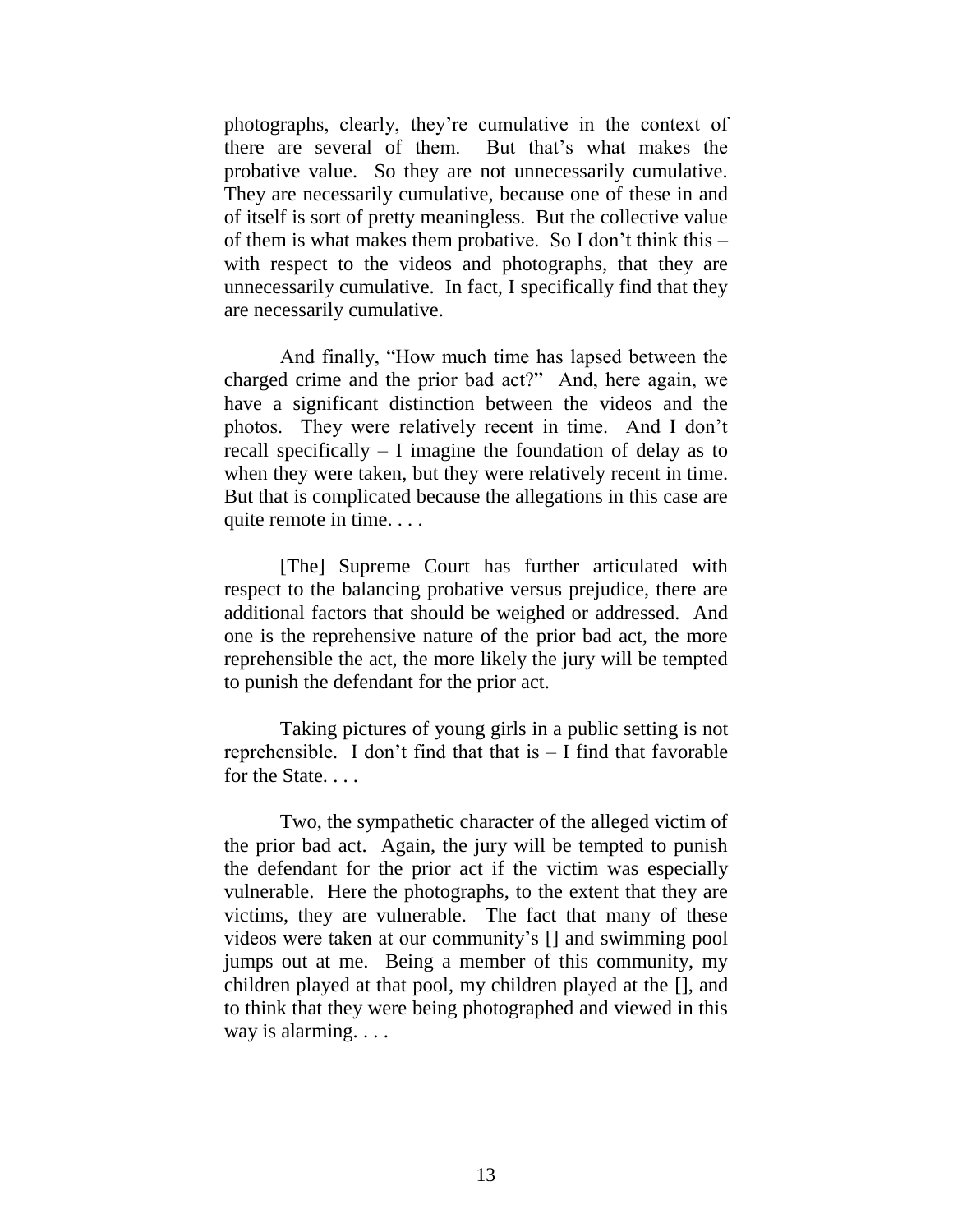I think that when children are victims, even now children [who] are grown adults, and certainly the children in the videos and photographs, they are sympathetic. . . .

The next factor is the similarity between the charged crime and the prior act. The more similar the acts, the greater is the likelihood that the jury will draw the improper inference, that if the defendant did it once he probably did it again. . . .

With respect to that, taking pictures of young girls at the [] and the swimming pool or other public areas is substantially different than acting on and physically molesting a family member. . . .

The comparative enormity of the charged crime versus the video and the photographs I think is just the opposite of what the concern is here. Taking pictures of young girls in and of itself is not nearly as bad as molesting young family members. . . . So I don't think this is sort of trying to use a sex offense for [a] jaywalking charge and that the sex offense is so much outweighed by the actual charge of jaywalking that it shouldn't come in. . . .

The next factor is the comparative relevance of the prior bad act with proper and forbidden inferences. Evidence of the prior bad act may be much more probative of bad character than it is with legitimate inference permitted by 404(b). This factor, I think, plays right on point of the struggle that the Court is facing. One innocent picture of a child in a swimming suit is one thing. A collection of them is another thing. And it is really this  $- I$  can't think of a better word than what came to my mind in chambers when I looked at this. This is creepy. This is just creepy. And in that context, it's more character than it is probative on the allegations made of physical offense that happened many years ago. And I liken this to the assessment of having possession of child pornography of something that has been generated far afield and is viewed through some kind of electrons that flow through a wire to me is a different kind of crime than having a studio in which you are taking pornographic pictures of children.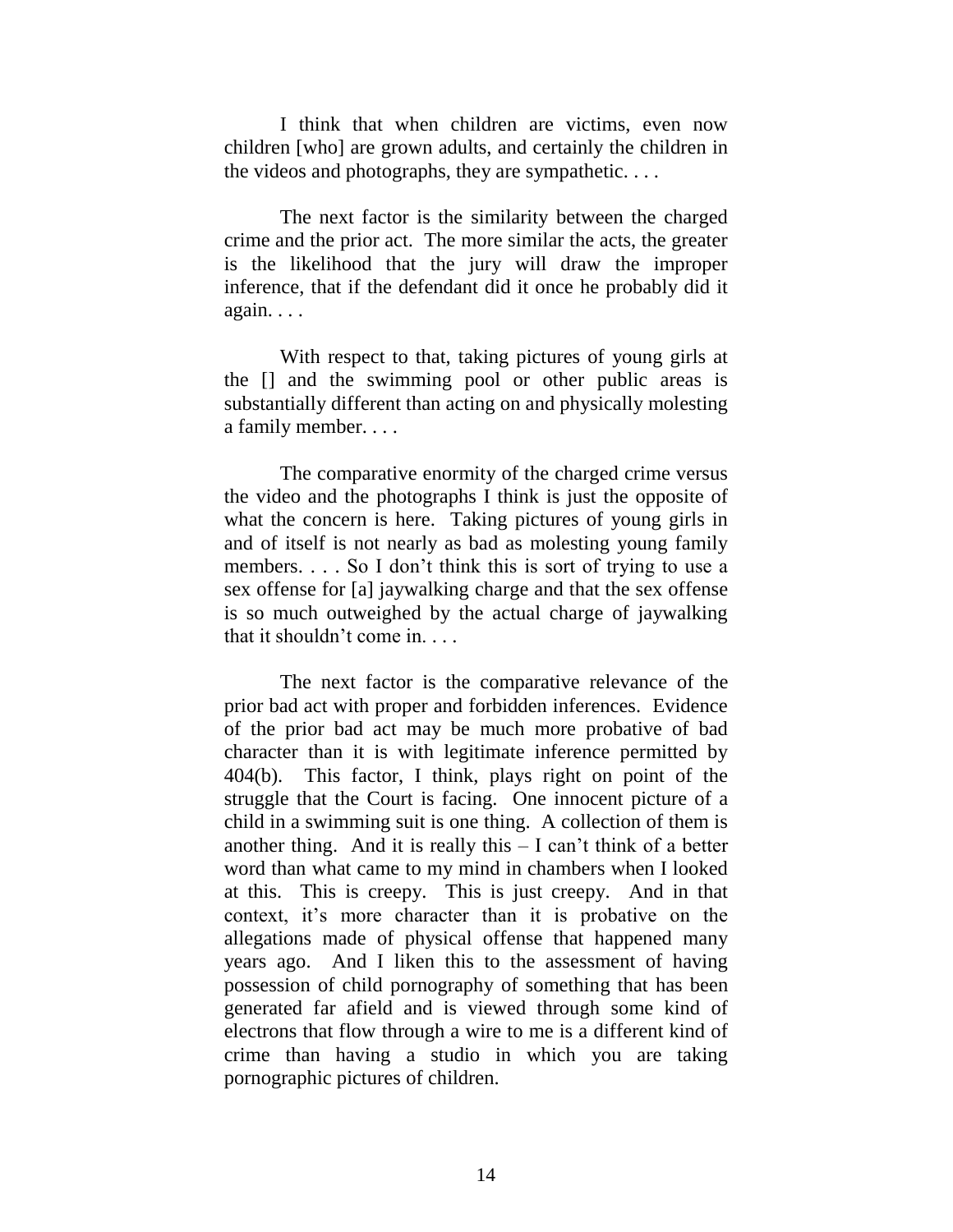People disagree with me, and I appreciate that. Seems like there's a physical line that's crossed. And that kind of fits this. The taking [of] children's picture in a public setting really is not that relevant to acting on and physically molesting your granddaughters. So it is kind of this  $-$  just kind of creepiness about it to have this collection of pictures. But it's kind of different than actually acting on, and the allegations are that he molested his grandchildren. I'm having a hard time articulating, but this factor is one that I focus on. And I think with respect to the pictures and video, it is – it's more favorable for the exclusion of the evidence . . . .

And, finally, whether the prior act resulted in a conviction. The jury may be tempted to punish the defendant if they believe he escaped punishment from the prior bad act. Clearly, this evidence, all of it did not result in a conviction. I don't even know if it's illegal. I mean, prior acts or subsequent acts don't have to be criminal acts of conduct. So it doesn't have to result in a conviction. And taking a picture of somebody in a public setting, a little girl in a public setting [that] happens to be a provocative way by just the nature of catching that photograph at the certain time. I don't know that it's illegal. So I wouldn't expect a conviction to come from that. So I think that factor with respect to the photos and videos is favorable for the inclusion of the evidence. . . .

So, ultimately, the Court really has to go back to the definition of 403, and that is, taking all these considerations, the probative value must not be substantially outweighed by its potential for unfair prejudice, substantial[ly] outweigh and unfairness. And in the Court's discretion, after considering all of this and contemplating extensively, finds that this evidence is not substantially outweighed by unfair prejudice and it is admissible. So I am allowing the evidence to be admitted, including the photographs, the videos, and the allegations made by the daughter.

#### **4. Review of District Court Analysis**

[¶30] The district court's written order, which summarized its oral findings and conclusions, stated that the photos and videos were admissible for the purposes of showing motive and intent. The focus of the court's verbal ruling, particularly in the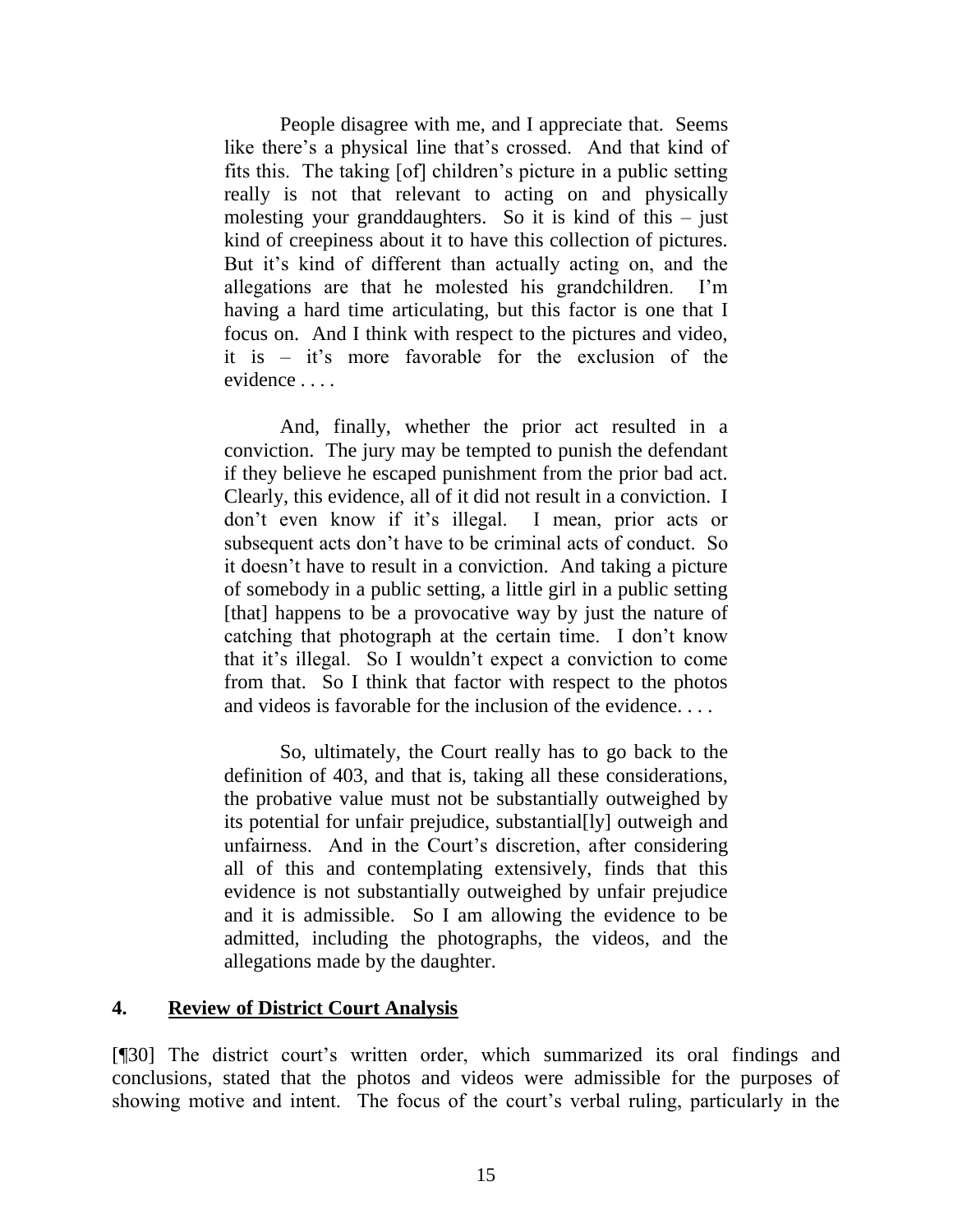context of the State's argument, was on motive. We will therefore limit our consideration to whether the district court abused its discretion in finding the evidence relevant to motive. *See Swett*, ¶ 39, 431 P.3d at 1146 (noting motive is different from intent).

[¶31] "Motive is generally defined as that which leads or tempts the mind to indulge in a particular act." *Swett*, ¶ 39, 431 P.3d at 1146 (quoting *Brown v. State*[, 736 P.2d 1110,](http://www.westlaw.com/Link/Document/FullText?findType=Y&serNum=1987062622&pubNum=0000661&originatingDoc=Ieed105e0059611e9a1b0e6625e646f8f&refType=RP&fi=co_pp_sp_661_1112&originationContext=document&vr=3.0&rs=cblt1.0&transitionType=DocumentItem&contextData=(sc.UserEnteredCitation)#co_pp_sp_661_1112)  [1112-13 \(Wyo. 1987\)\)](http://www.westlaw.com/Link/Document/FullText?findType=Y&serNum=1987062622&pubNum=0000661&originatingDoc=Ieed105e0059611e9a1b0e6625e646f8f&refType=RP&fi=co_pp_sp_661_1112&originationContext=document&vr=3.0&rs=cblt1.0&transitionType=DocumentItem&contextData=(sc.UserEnteredCitation)#co_pp_sp_661_1112). Although motive is not an element of any charged crime, it is an intermediate fact that the prosecution is permitted to prove. *Mitchell v. State*, 865 P.2d 591, 596-97 (Wyo. 1993) (citing Edward J. Imwinkelried, *Uncharged Misconduct Evidence* § 3.15 at 35-36 (1992 & Supp. 1993)). In child sexual abuse cases in particular, we have consistently upheld the admission of other acts evidence when the accused denies that the charged conduct occurred.

> An example of the proper use of "motive" evidence is found in child sexual abuse cases. In *[Elliott v. State](http://www.westlaw.com/Link/Document/FullText?findType=Y&serNum=1979125940&pubNum=0000661&originatingDoc=Ieed105e0059611e9a1b0e6625e646f8f&refType=RP&fi=co_pp_sp_661_1048&originationContext=document&vr=3.0&rs=cblt1.0&transitionType=DocumentItem&contextData=(sc.UserEnteredCitation)#co_pp_sp_661_1048)*, 600 P.2d [1044, 1048-49 \(Wyo. 1979\),](http://www.westlaw.com/Link/Document/FullText?findType=Y&serNum=1979125940&pubNum=0000661&originatingDoc=Ieed105e0059611e9a1b0e6625e646f8f&refType=RP&fi=co_pp_sp_661_1048&originationContext=document&vr=3.0&rs=cblt1.0&transitionType=DocumentItem&contextData=(sc.UserEnteredCitation)#co_pp_sp_661_1048) evidence that the defendant had previously attempted to sexually abuse the victim's older sister demonstrated the defendant had motive to sexually abuse the victim because of his "preference or addiction for unusual sexual practices . . . in the form of pedophilia." "This Court has consistently held that 'sexual behavior with a defendant's minor children, adopted children, or step-children is unusual sexual behavior permitting admission of uncharged misconduct evidence to prove motive when the accused denies that the charged conduct ever occurred.' " *[McDowell](http://www.westlaw.com/Link/Document/FullText?findType=Y&serNum=2032710573&pubNum=0004645&originatingDoc=Ieed105e0059611e9a1b0e6625e646f8f&refType=RP&fi=co_pp_sp_4645_361&originationContext=document&vr=3.0&rs=cblt1.0&transitionType=DocumentItem&contextData=(sc.UserEnteredCitation)#co_pp_sp_4645_361)  v. State*[, 2014 WY 21, ¶ 28, 318 P.3d 352, 361 \(Wyo. 2014\)](http://www.westlaw.com/Link/Document/FullText?findType=Y&serNum=2032710573&pubNum=0004645&originatingDoc=Ieed105e0059611e9a1b0e6625e646f8f&refType=RP&fi=co_pp_sp_4645_361&originationContext=document&vr=3.0&rs=cblt1.0&transitionType=DocumentItem&contextData=(sc.UserEnteredCitation)#co_pp_sp_4645_361) (quoting *Brower v. State*[, 1 P.3d 1210, 1214 \(Wyo. 2000\)\)](http://www.westlaw.com/Link/Document/FullText?findType=Y&serNum=2000079950&pubNum=0004645&originatingDoc=Ieed105e0059611e9a1b0e6625e646f8f&refType=RP&fi=co_pp_sp_4645_1214&originationContext=document&vr=3.0&rs=cblt1.0&transitionType=DocumentItem&contextData=(sc.UserEnteredCitation)#co_pp_sp_4645_1214). *See also*, *Gleason* [*v. State*[, 2002 WY 61\], ¶ 19, 57 P.3d \[332\]](http://www.westlaw.com/Link/Document/FullText?findType=Y&serNum=2002676236&pubNum=0004645&originatingDoc=Ieed105e0059611e9a1b0e6625e646f8f&refType=RP&fi=co_pp_sp_4645_340&originationContext=document&vr=3.0&rs=cblt1.0&transitionType=DocumentItem&contextData=(sc.UserEnteredCitation)#co_pp_sp_4645_340)  [at 340-341](http://www.westlaw.com/Link/Document/FullText?findType=Y&serNum=2002676236&pubNum=0004645&originatingDoc=Ieed105e0059611e9a1b0e6625e646f8f&refType=RP&fi=co_pp_sp_4645_340&originationContext=document&vr=3.0&rs=cblt1.0&transitionType=DocumentItem&contextData=(sc.UserEnteredCitation)#co_pp_sp_4645_340) [(Wyo. 2002)] (collecting cases).

*Swett*, ¶ 40, 431 P.3d at 1146; *see also Griggs*, ¶ 131, 367 P.3d at 1143-44 (recognizing "motive to sexually abuse children" as proper use of other acts evidence).

[¶32] We have also recognized that evidence admitted under Rule 404(b) may be uncharged acts that occurred subsequent to the charged act, as is the case with the photos and videos here.

> Before we discuss the specific bases for which the district court admitted the jail incident, we will address the timing of the two incidents. Evidence admitted under [Rule](http://www.westlaw.com/Link/Document/FullText?findType=L&pubNum=1008789&cite=WYRREVR404&originatingDoc=Ieed105e0059611e9a1b0e6625e646f8f&refType=LQ&originationContext=document&vr=3.0&rs=cblt1.0&transitionType=DocumentItem&contextData=(sc.UserEnteredCitation))  [404\(b\)](http://www.westlaw.com/Link/Document/FullText?findType=L&pubNum=1008789&cite=WYRREVR404&originatingDoc=Ieed105e0059611e9a1b0e6625e646f8f&refType=LQ&originationContext=document&vr=3.0&rs=cblt1.0&transitionType=DocumentItem&contextData=(sc.UserEnteredCitation)) is often referred to as prior bad acts evidence because, in many cases, the other crime, wrong or act occurred before the charged crime. *See, e.g.*, *Griggs*[, ¶ 131, 367 P.3d at 1144;](http://www.westlaw.com/Link/Document/FullText?findType=Y&serNum=2038208755&pubNum=0004645&originatingDoc=Ieed105e0059611e9a1b0e6625e646f8f&refType=RP&fi=co_pp_sp_4645_1144&originationContext=document&vr=3.0&rs=cblt1.0&transitionType=DocumentItem&contextData=(sc.UserEnteredCitation)#co_pp_sp_4645_1144)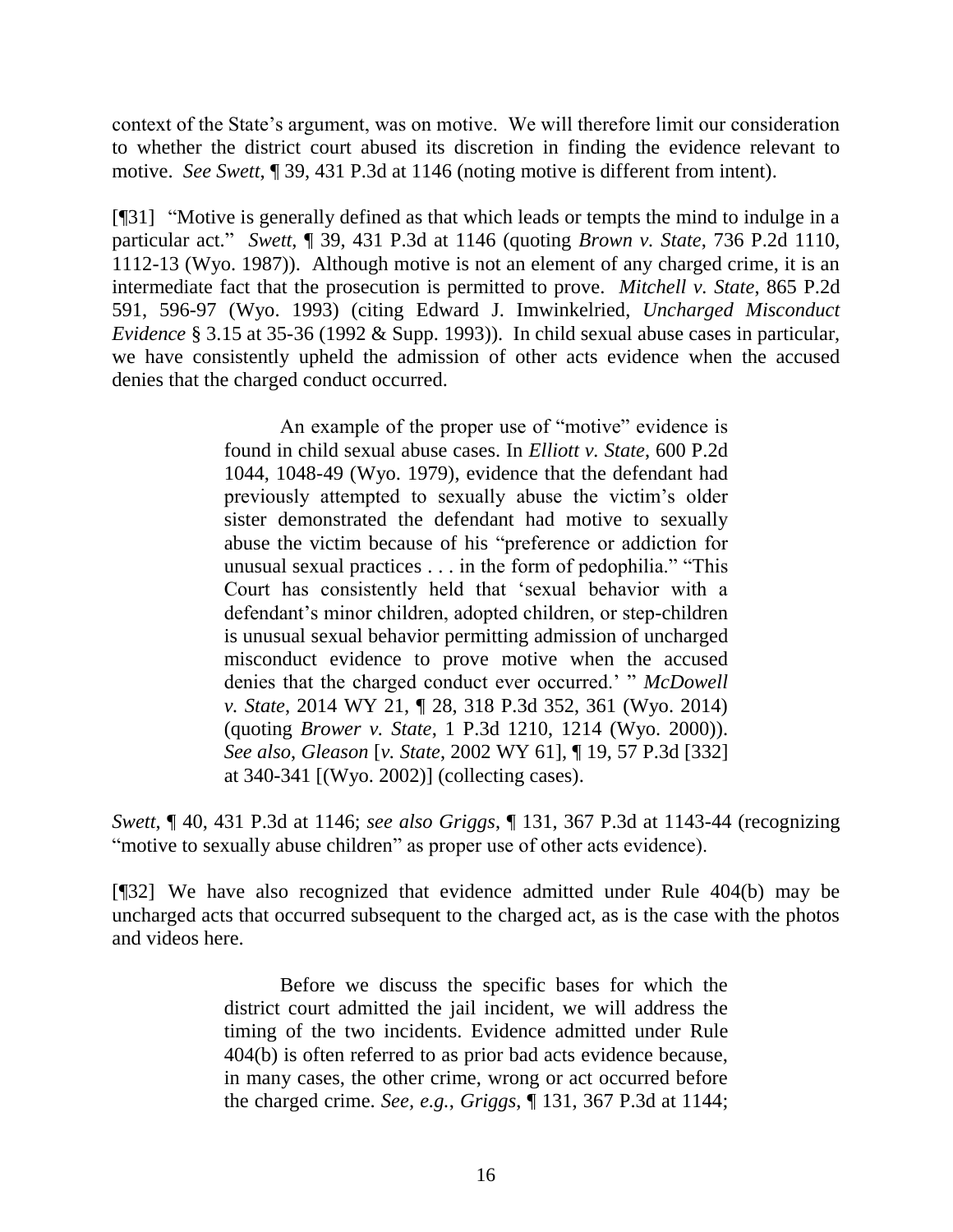*McGinn v. State*[, 2015 WY 140, 361 P.3d 295 \(Wyo. 2015\).](http://www.westlaw.com/Link/Document/FullText?findType=Y&serNum=2037554051&pubNum=0004645&originatingDoc=Ieed105e0059611e9a1b0e6625e646f8f&refType=RP&originationContext=document&vr=3.0&rs=cblt1.0&transitionType=DocumentItem&contextData=(sc.UserEnteredCitation)) Here, though, the jail incident took place after the child abuse. The fact that the other misconduct happened after the charged crime does not affect its admissibility under [Rule 404\(b\).](http://www.westlaw.com/Link/Document/FullText?findType=L&pubNum=1008789&cite=WYRREVR404&originatingDoc=Ieed105e0059611e9a1b0e6625e646f8f&refType=LQ&originationContext=document&vr=3.0&rs=cblt1.0&transitionType=DocumentItem&contextData=(sc.UserEnteredCitation)) The rule, itself, refers to "other" acts, rather than "prior" acts. We applied the rule in *Garrison*[, ¶ 33, 409 P.3d at 1218-19,](http://www.westlaw.com/Link/Document/FullText?findType=Y&serNum=2043775847&pubNum=0004645&originatingDoc=Ieed105e0059611e9a1b0e6625e646f8f&refType=RP&fi=co_pp_sp_4645_1218&originationContext=document&vr=3.0&rs=cblt1.0&transitionType=DocumentItem&contextData=(sc.UserEnteredCitation)#co_pp_sp_4645_1218) and affirmed the district court's decision allowing into evidence acts committed by Garrison after the charged act.

*Swett*, ¶ 22, 431 P.3d at 1142.

[¶33] Mr. Mayhew acknowledges this precedent, but he contends the district court's admission of the photos and videos as evidence of motive was flawed in two respects. First, Mr. Mayhew points to the fact that at least some of the photos and recordings were made years after the charged conduct. He contends that this makes them irrelevant to the question of motive because motive must precede a criminal act. Second, he argues that the district court's reference to the "creepiness" of the photos and videos, and statements that the prosecutor made about them in closing argument, show that the evidence was used solely as character or "lifestyle" evidence. We disagree with both contentions.

[¶34] In support of his argument that the photos and videos are irrelevant to the question of motive because they were taken subsequent to the charged conduct, Mr. Mayhew points to *Mitchell*, where this Court observed that "[w]hile intent accompanies the actus reus, the motive comes into play before the actus reus." *Mitchell*, 865 P.2d at 597 (quoting Imwinkelried, *supra*, § 3.15 at 35-36). We of course agree that motive to commit a crime must exist before the crime is committed. It does not follow, however, that evidence of motive cannot be found in acts subsequent to the charged crime. As further explained in *Mitchell*:

> Uncharged misconduct evidence offered to prove motive is found in two forms. [Imwinkelried, *supra,* § 3.15 at 36] "In one form \* \* \* the act of uncharged misconduct supplies the motive for the charged crime." *Id*. A concrete example of this form is the defendant's committing murder to eliminate a witness to the defendant's uncharged misconduct. *Id*. at 39. The second form, which is the form with which we are concerned in this case, is described in this way:

> > [T]he act of uncharged misconduct evidences the motive; the motive again is the cause, the uncharged act is one effect, and the uncharged act tends to show the motive that produces the charge[d] act, the other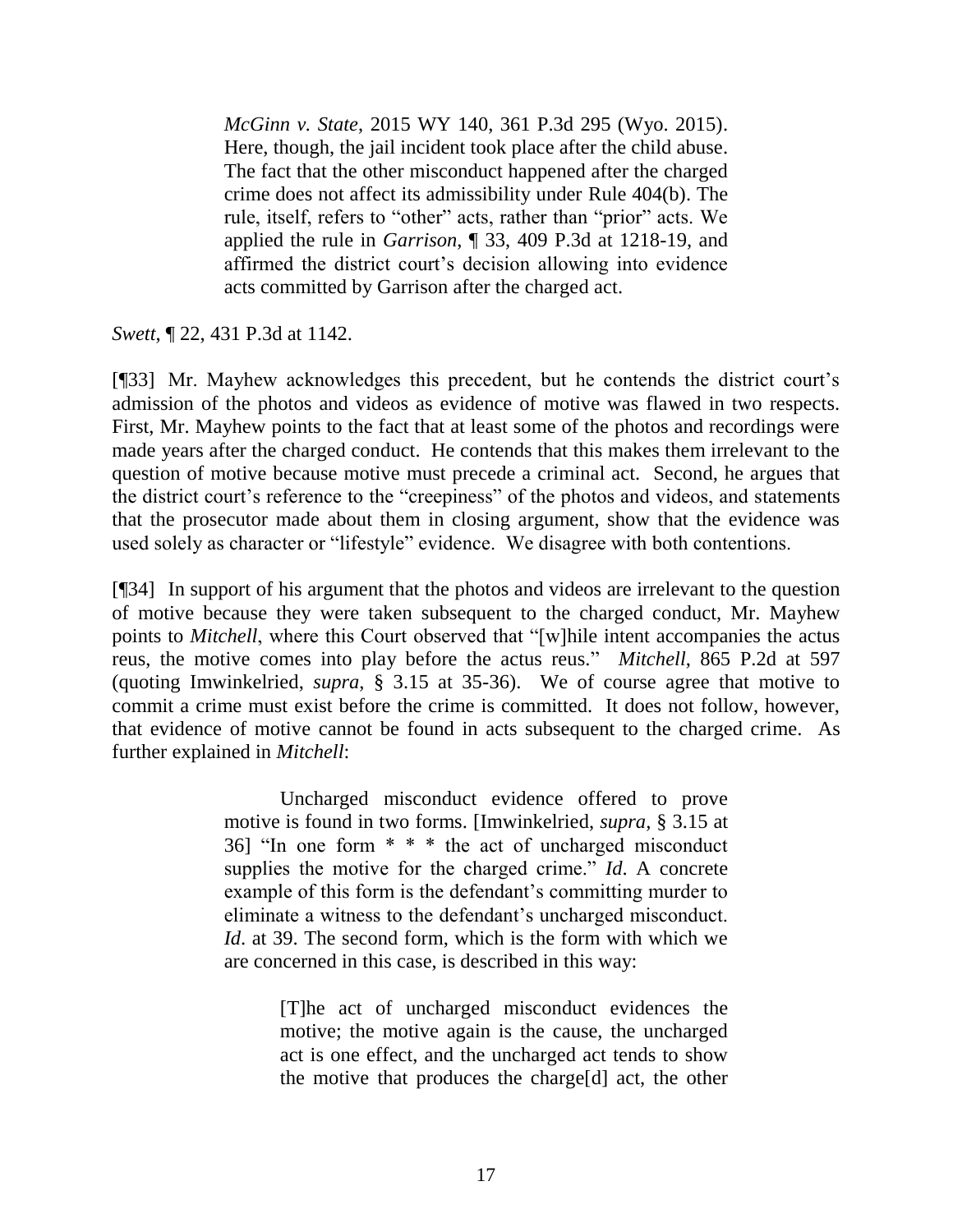effect. Both crimes are explainable as a result of the same motive.

*Id*. at 39.

Further explaining this second form, Professor Imwinkelried states:

> The courts typically invoke this theory of relevance when the motive is in the nature of hostility, antipathy, hatred, or jealousy. When the evidence is offered to identify the defendant, the emotion must be directed at the victim or a defined class which included the victim. The prosecutor's case for admissibility is strongest when the sole object of the [emotion] is the victim. \* \* \* *However, the courts have also admitted evidence of acts evidencing [emotion] against a class which included the victim*. \* \* \* There must be some relationship between all the victims. Otherwise, the evidence would show only the defendant's general [emotional] nature and violate the prohibition in the first sentence of [Rule 404\(b\).](http://www.westlaw.com/Link/Document/FullText?findType=L&pubNum=1008789&cite=WYRREVR404&originatingDoc=Ib1cefab2f59e11d98ac8f235252e36df&refType=LQ&originationContext=document&vr=3.0&rs=cblt1.0&transitionType=DocumentItem&contextData=(sc.UserEnteredCitation))

*Id*. at 46.

*Mitchell*, 865 P.2d at 597 (brackets in original, emphasis added).

[¶35] In this case, both the charged and uncharged acts involved the same class of victims, prepubescent children. The photos and videos are of children unrelated to Mr. Mayhew and have sexual overtones in their focus on the children's genital areas and in Mr. Mayhew's directions to engage in a hip-thrusting activity. Given their content, we cannot say that it was unreasonable for the district court to agree with the State that the photos and videos reflect Mr. Mayhew's sexual preference for prepubescent children and were therefore probative evidence of his motive. *See Swett*, ¶ 40, 431 P.3d at 1146 (citing cases approving other acts evidence to show accused's "preference or addiction for unusual sexual practices . . . in the form of pedophilia" as probative of motive to sexually abuse victim).

[¶36] In addition to being probative of Mr. Mayhew's motive, the photos and videos were also relevant because Mr. Mayhew denied any sexual contact with the victims of the charged conduct. *Id*.; *Brower v. State*, 1 P.3d 1210, 1214 (Wyo. 2000) ("When the accused denies any wrongdoing, an evidentiary conflict exists between the victim and the accuser, and evidence of motive assists a jury in resolving the ultimate issue.").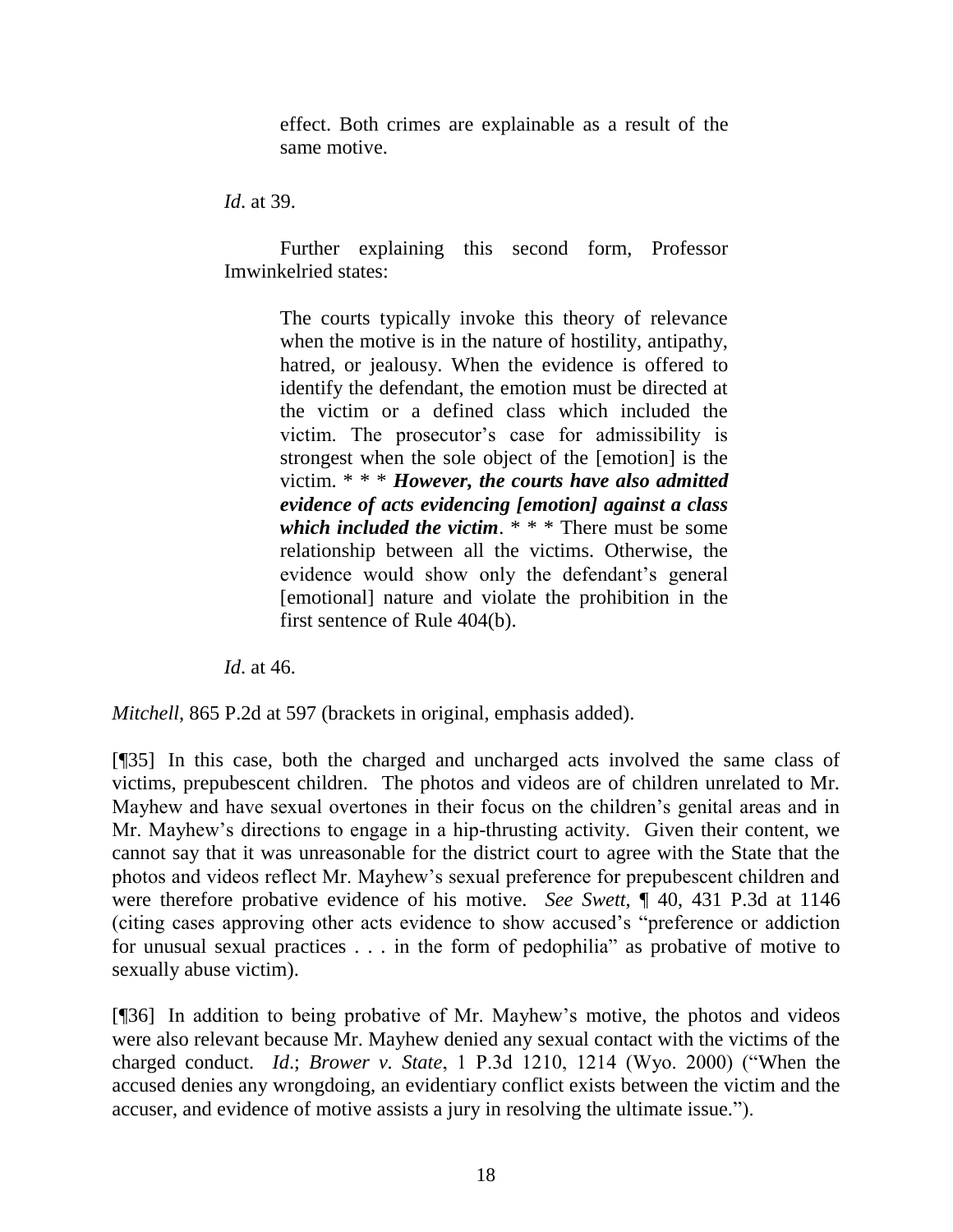[¶37] That the photos and videos were taken subsequent to the charged conduct does not destroy their probative value. Under this form of motive evidence, the theory is that Mr. Mayhew's alleged sexual preference for prepubescent children caused both the charged and uncharged acts. With the premise being that both acts reflect the same motive, the order in which they occur is not important, though timing may certainly affect the weight of the evidence, as we have previously observed.

> In *Griswold v. State*[, 994 P.2d 920, 926 \(Wyo.1999\),](http://www.westlaw.com/Link/Document/FullText?findType=Y&serNum=1999284477&pubNum=0000661&originatingDoc=Ia24ce9a3f53d11d9bf60c1d57ebc853e&refType=RP&fi=co_pp_sp_661_926&originationContext=document&vr=3.0&rs=cblt1.0&transitionType=DocumentItem&contextData=(sc.DocLink)#co_pp_sp_661_926) we declined to set an arbitrary ten-year time limit for admissibility of uncharged misconduct evidence under [W.R.E. 404\(b\),](http://www.westlaw.com/Link/Document/FullText?findType=L&pubNum=1008789&cite=WYRREVR404&originatingDoc=Ia24ce9a3f53d11d9bf60c1d57ebc853e&refType=LQ&originationContext=document&vr=3.0&rs=cblt1.0&transitionType=DocumentItem&contextData=(sc.DocLink)) and reiterated the *Britton* emphasis on the trial judge's discretion. We also stated that, rather than making testimony inadmissible, remoteness in time of the prior act may affect the weight of the evidence. *[Griswold](http://www.westlaw.com/Link/Document/FullText?findType=Y&serNum=1999284477&pubNum=661&originatingDoc=Ia24ce9a3f53d11d9bf60c1d57ebc853e&refType=RP&fi=co_pp_sp_661_926&originationContext=document&vr=3.0&rs=cblt1.0&transitionType=DocumentItem&contextData=(sc.DocLink)#co_pp_sp_661_926)*, 994 [P.2d at 926.](http://www.westlaw.com/Link/Document/FullText?findType=Y&serNum=1999284477&pubNum=661&originatingDoc=Ia24ce9a3f53d11d9bf60c1d57ebc853e&refType=RP&fi=co_pp_sp_661_926&originationContext=document&vr=3.0&rs=cblt1.0&transitionType=DocumentItem&contextData=(sc.DocLink)#co_pp_sp_661_926) *See also People v. Douglas*[, 50 Cal.3d 468, 268](http://www.westlaw.com/Link/Document/FullText?findType=Y&serNum=1990059832&pubNum=0000661&originatingDoc=Ia24ce9a3f53d11d9bf60c1d57ebc853e&refType=RP&fi=co_pp_sp_661_663&originationContext=document&vr=3.0&rs=cblt1.0&transitionType=DocumentItem&contextData=(sc.DocLink)#co_pp_sp_661_663)  [Cal.Rptr. 126, 149, 788 P.2d 640, 663 \(1990\),](http://www.westlaw.com/Link/Document/FullText?findType=Y&serNum=1990059832&pubNum=0000661&originatingDoc=Ia24ce9a3f53d11d9bf60c1d57ebc853e&refType=RP&fi=co_pp_sp_661_663&originationContext=document&vr=3.0&rs=cblt1.0&transitionType=DocumentItem&contextData=(sc.DocLink)#co_pp_sp_661_663) *cert. denied*, [498 U.S. 1110, 111 S.Ct. 1023, 112 L.Ed.2d 1105 \(1991\);](http://www.westlaw.com/Link/Document/FullText?findType=Y&serNum=1990173235&pubNum=0000708&originatingDoc=Ia24ce9a3f53d11d9bf60c1d57ebc853e&refType=RP&originationContext=document&vr=3.0&rs=cblt1.0&transitionType=DocumentItem&contextData=(sc.DocLink)) *Harp v. State*[, 518 N.E.2d 497, 500 \(Ind.App.1988\);](http://www.westlaw.com/Link/Document/FullText?findType=Y&serNum=1988016085&pubNum=0000578&originatingDoc=Ia24ce9a3f53d11d9bf60c1d57ebc853e&refType=RP&fi=co_pp_sp_578_500&originationContext=document&vr=3.0&rs=cblt1.0&transitionType=DocumentItem&contextData=(sc.DocLink)#co_pp_sp_578_500) and *[State](http://www.westlaw.com/Link/Document/FullText?findType=Y&serNum=1997234181&pubNum=0000661&originatingDoc=Ia24ce9a3f53d11d9bf60c1d57ebc853e&refType=RP&fi=co_pp_sp_661_245&originationContext=document&vr=3.0&rs=cblt1.0&transitionType=DocumentItem&contextData=(sc.DocLink)#co_pp_sp_661_245)  v. Whitlow*[, 285 Mont. 430, 949 P.2d 239, 245 \(1997\).](http://www.westlaw.com/Link/Document/FullText?findType=Y&serNum=1997234181&pubNum=0000661&originatingDoc=Ia24ce9a3f53d11d9bf60c1d57ebc853e&refType=RP&fi=co_pp_sp_661_245&originationContext=document&vr=3.0&rs=cblt1.0&transitionType=DocumentItem&contextData=(sc.DocLink)#co_pp_sp_661_245) Remoteness in time renders the evidence inadmissible only if the remoteness is so great that the evidence has no value. *State v. Martin*[, 279 Mont. 185, 926 P.2d 1380, 1386 \(1996\).](http://www.westlaw.com/Link/Document/FullText?findType=Y&serNum=1996255098&pubNum=0000661&originatingDoc=Ia24ce9a3f53d11d9bf60c1d57ebc853e&refType=RP&fi=co_pp_sp_661_1386&originationContext=document&vr=3.0&rs=cblt1.0&transitionType=DocumentItem&contextData=(sc.DocLink)#co_pp_sp_661_1386)

*Hart*, ¶ 23, 57 P.3d at 356.

[¶38] *Hart* addressed the timing of other acts in the context of prior acts, but we have used similar reasoning in considering subsequent acts. In *Garrison*, the defendant was charged with first degree arson for the destruction of his estranged wife's mobile home. *Garrison*, ¶ 6, 409 P.3d at 1211. The district court admitted a substantial amount of other acts evidence including a number of threatening telephone calls the defendant made to his wife after the fire and in violation of a restraining order. *Id.* ¶ 7, 409 P.3d at 1212. The purpose for which the district court admitted the evidence was to show the relationship of the parties, which it found relevant to the disputed elements of malice and identity, as well as the disputed issue of motive. *Id.* ¶ 25, 409 P.3d at 1216. We upheld the admission of the subsequent act telephone calls.

> We reach the same conclusion with respect to the admission of the final category of 404(b) evidence—the incidents that occurred after the fire. All three of those incidents refer to telephone calls made on different days by Mr. Garrison in violation of the protective order (incidents 8, 9, and 10). *See supra* ¶ 7. Undoubtedly these acts are less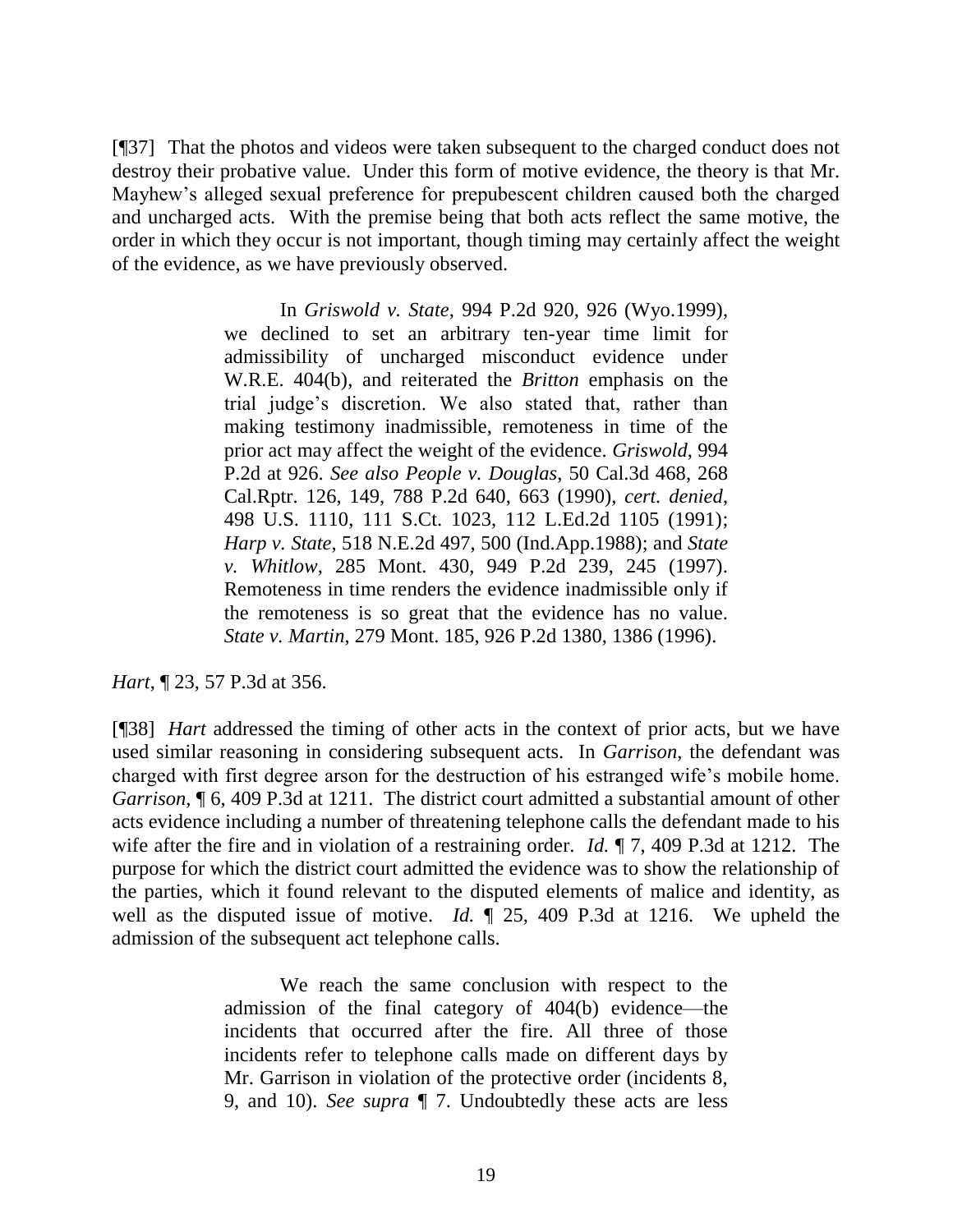relevant than those before and leading up to the arson. However, the district court found that these incidents were relevant for the purpose of illustrating the relationship between the parties. Mr. Garrison cites no caselaw or other authority that would support a contrary conclusion. Further, we do not find that Mr. Garrison has established that this evidence "was extremely inflammatory or introduced for the purpose of inflaming the jury." *Proffit* [*v. State*[\], 2008 WY](http://www.westlaw.com/Link/Document/FullText?findType=Y&serNum=2016864592&pubNum=0004645&originatingDoc=Iea595bd00d1111e8a964c4b0adba4447&refType=RP&fi=co_pp_sp_4645_969&originationContext=document&vr=3.0&rs=cblt1.0&transitionType=DocumentItem&contextData=(sc.UserEnteredCitation)#co_pp_sp_4645_969)  [102, ¶ 16, 191 P.3d](http://www.westlaw.com/Link/Document/FullText?findType=Y&serNum=2016864592&pubNum=0004645&originatingDoc=Iea595bd00d1111e8a964c4b0adba4447&refType=RP&fi=co_pp_sp_4645_969&originationContext=document&vr=3.0&rs=cblt1.0&transitionType=DocumentItem&contextData=(sc.UserEnteredCitation)#co_pp_sp_4645_969) [963] at 969 [(Wyo. 2008)] (quoting *[Law](http://www.westlaw.com/Link/Document/FullText?findType=Y&serNum=2005139511&pubNum=0004645&originatingDoc=Iea595bd00d1111e8a964c4b0adba4447&refType=RP&fi=co_pp_sp_4645_187&originationContext=document&vr=3.0&rs=cblt1.0&transitionType=DocumentItem&contextData=(sc.UserEnteredCitation)#co_pp_sp_4645_187)* [*v. State*[\], 2004 WY 111, ¶ 15, 98 P.3d \[181\]](http://www.westlaw.com/Link/Document/FullText?findType=Y&serNum=2005139511&pubNum=0004645&originatingDoc=Iea595bd00d1111e8a964c4b0adba4447&refType=RP&fi=co_pp_sp_4645_187&originationContext=document&vr=3.0&rs=cblt1.0&transitionType=DocumentItem&contextData=(sc.UserEnteredCitation)#co_pp_sp_4645_187) at 187 [(Wyo. 2004)]). The district court reasonably concluded that the evidence was not unfairly prejudicial and, thus, did not abuse its discretion in admitting evidence of Mr. Garrison's telephone calls made to Ms. Hendricks after the fire.

*Garrison*, ¶ 33, 409 P.3d at 1218-19.

l

[¶39] Because the photos and videos were of prepubescent children unrelated to Mr. Mayhew and had sexual overtones, and because evidence of Mr. Mayhew's sexual preference for prepubescent children was probative of his motive to commit the charged acts, we cannot say that the district court was without a legitimate basis to find the photos and videos relevant, regardless of whether they were taken before or after the charged conduct. We therefore find no abuse of discretion in the district court's ruling that the photos and videos were relevant.<sup>6</sup>

<sup>&</sup>lt;sup>6</sup> In concluding the district court did not abuse its discretion in finding that the photos and videos were probative and relevant, we distinguish this Court's decision in *Mersereau v. State*, 2012 WY 125, 286 P.3d 97 (Wyo. 2012), *abrogated on other grounds by Rodriguez v. State*, 2019 WY 25, 435 P.3d 399 (Wyo. 2019). In *Mersereau*, the defendant was charged with sexually abusing his son, and the district court admitted nude photos of the victim and his brother that were in the defendant's possession. *Id.* ¶ 16, 286 P.3d at 106. The Court held it was error to admit the photos.

Finally, the nude photos of the victim and his brother were not relevant or probative to show the appellant's motive for assaulting the victim. At the hearing, the State claimed the photos were relevant and probative to show the appellant had a "fetish with anal sex." On appeal, the State argued that the photos show that the appellant was sexually attracted to children—more specifically his child. Unfortunately, neither party designated the photos as part of the record on appeal, which makes it much more difficult to determine whether these photos are more sinister than innocent family photos. The district court found that:

These images show the children taking baths or potty training. Other images, however, are more disturbing. Many of the offered images show E.A.M. and L.A.W. playing outdoors in the mud while nude, with mud smeared on the children's body and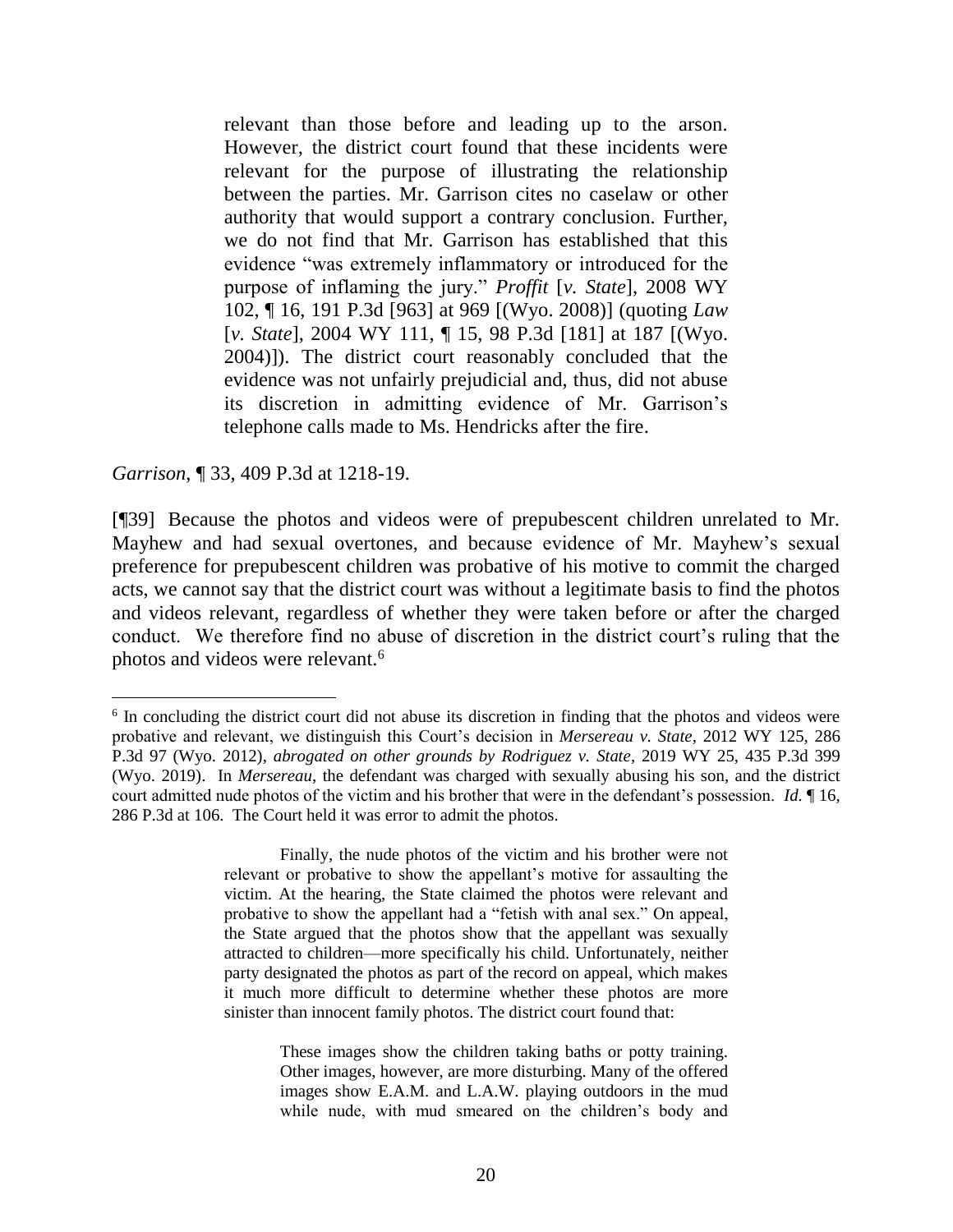[¶40] We turn then to Mr. Mayhew's contention that the district court's reference to the "creepiness" of his photo collection, and the prosecutor's comments during closing, show that the evidence is purely lifestyle or character evidence we have ruled inadmissible. We again disagree.

[¶41] In support of his argument that the photos and videos were no more than inadmissible lifestyle evidence, Mr. Mayhew cites *Wilde v. State*, 2003 WY 93, 74 P.3d 699 (Wyo. 2003). In *Wilde*, the defendant was charged with first degree sexual assault, and the trial court admitted other acts evidence including photos of Wilde's groin, penis, scrotum, and anus, showing piercings and tattoos on those parts of his anatomy, and testimony that he was in possession of "sexual cartoons, sexually explicit photographs, photographs of pierced female genitalia, a wooden paddle, some motorcycle goggles, a set of fur-lined handcuffs, two containers containing Kama Sutra Oil of Love, some vanilla cream, some raspberry kiss cream, a black leather whipping strap, black nylon eye cover mask, pornographic material, men's and women's underwear, and sex toys." *Wilde*,  $\P\P$  1, 24, 74 P.3d at 701, 710. We found this evidence to be irrelevant "lifestyle" evidence and its admission to be reversible error because it permeated the trial. *Id.* ¶ 25, 74 P.3d at 710.

> genitalia. Others show [the appellant] sitting in the bathtub with L.A.W. on his lap. At least three of the images focus on the children's genitals or buttocks. One picture shows a young child face down on a bed with his buttocks and hips extended up into the air.

Viewing this evidence in the light most favorable to admission, we still find that concluding these photos are relevant or probative to show that the appellant had a fetish with anal sex or that he was sexually attracted to the victim is far-fetched. Perhaps if the photos depicted the victim engaging in some sort of inappropriate behavior dealing with the buttocks area or showed the appellant engaging in some sort of sexually suggestive activity with the victim, we would find a different result. But the fact that even the district court leaves open the possibility that these photos may be innocent in nature demonstrates that an insinuation to the contrary would be more unfairly prejudicial to the appellant than what very minimal (if any) probative value the photos may have

*Id.* 128, 286 P.3d at 110-11.

 $\overline{a}$ 

In *Mesereau*, the photos in the defendant's possession were of his own children, which is not as unusual as a large collection of photos of children unrelated to the accused. Additionally, the Court in that case was unable to evaluate the sexual nature of the photos because they were not in the record. Here, the photos and videos are in the record, and based on our review of them we cannot say that the district court was without a legitimate basis for ruling that they have probative value and are relevant.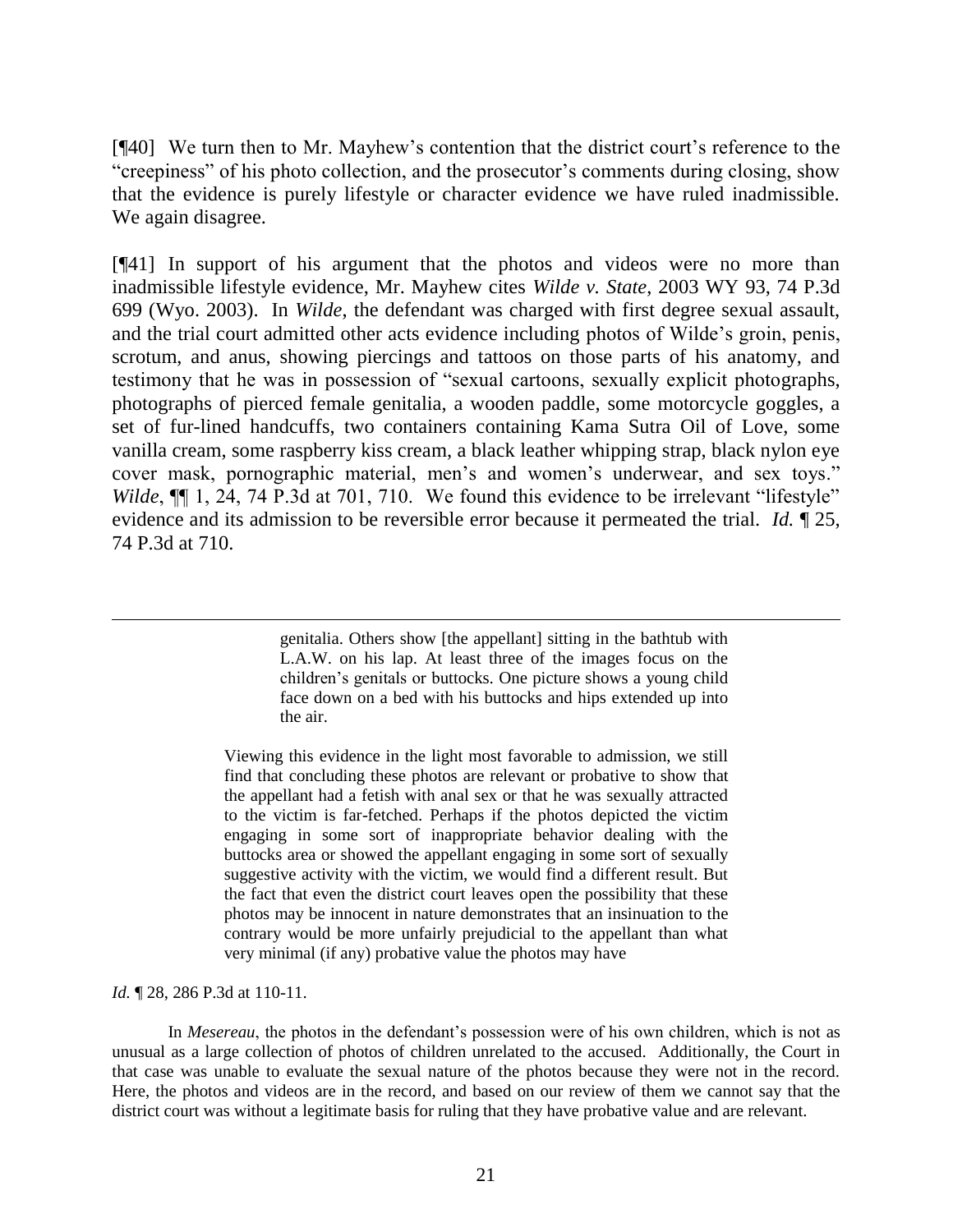[¶42] Mr. Mayhew's reliance on *Wilde* is misplaced. In *Wilde*, the defendant was charged with the forcible rape of a minor, and no connection was made between the defendant's body piercings and tattoos, and his possession of legal pornography and other sexual aids, and his act of forcible rape. *Id.* ¶¶ 5, 23-25, 74 P.3d at 702, 710. In contrast, in this case, the photos and videos reflect Mr. Mayhew's sexual preference for prepubescent children and were thus probative of his motive for committing the charged acts of sexual assault.

[¶43] We likewise reject Mr. Mayhew's claim that the prosecutor's closing argument illustrates that the evidence was used as impermissible character evidence. In so arguing, Mr. Mayhew points to the prosecutor's statement that "[t]his is a man with a sexual affliction for the young. Those were his trophies to view at his pleasure, for his pleasure, over and over and over again." We disagree that this reflects a purely character argument divorced from motive. While it was perhaps not as artfully or clearly put as it could have been, the prosecutor was arguing Mr. Mayhew's sexual preference for children, which was his alleged motive for the charged conduct. Additionally, this was not the sole statement concerning Mr. Mayhew's motive. The prosecutor also argued, "This is a man who is – the defendant is a man who is sexually motivated by the prepubescent, a man with a sexual affliction for the young," and "I'm willing to bet that most of us in this room don't have 900 printed photos of our own children, let alone somebody else's, in a shoe box. This is a man with a sexual affliction for the young." Thus, while the prosecutor could have articulated the motive connection more clearly, we are unable to find that the argument deviated from the proper use for which the photos and videos were admitted.

[¶44] Finally, Mr. Mayhew suggests that the limiting instruction the district court gave the jury concerning the other acts evidence was inadequate because it referenced only prior acts, not acts subsequent to the charged crimes. While Mr. Mayhew offered his own limiting instruction, which was refused by the district court, he offered no objection to the limiting instruction the court did give. Normally, this would mean our review would be for plain error. *Farrow v. State*, 2019 WY 30, ¶ 22, 437 P.3d 809, 817 (Wyo. 2019) (if specific objection is not made to an instruction, review is for plain error). Mr. Mayhew has not, however, presented a plain error analysis on appeal, and we therefore will not consider his claim. *See Huckfeldt v. State*, 2013 WY 29, ¶ 26, 297 P.3d 97, 104 (Wyo. 2013) (citing *Vigil v. State*[, 2010 WY 15, ¶ 21, 224 P.3d 31, 39 \(Wyo. 2010\)\)](http://www.westlaw.com/Link/Document/FullText?findType=Y&serNum=2021353438&pubNum=0004645&originatingDoc=Iecd7bd628bfb11e2bae99fc449e7cd17&refType=RP&fi=co_pp_sp_4645_38&originationContext=document&vr=3.0&rs=cblt1.0&transitionType=DocumentItem&contextData=(sc.Search)#co_pp_sp_4645_38) (declining to review Rule 404(b) limiting instruction where defendant did not object to instruction or argue plain error on appeal).

[¶45] The district court conducted the required Rule 404(b) analysis and had a legitimate basis for finding the photos and videos both probative of Mr. Mayhew's motive and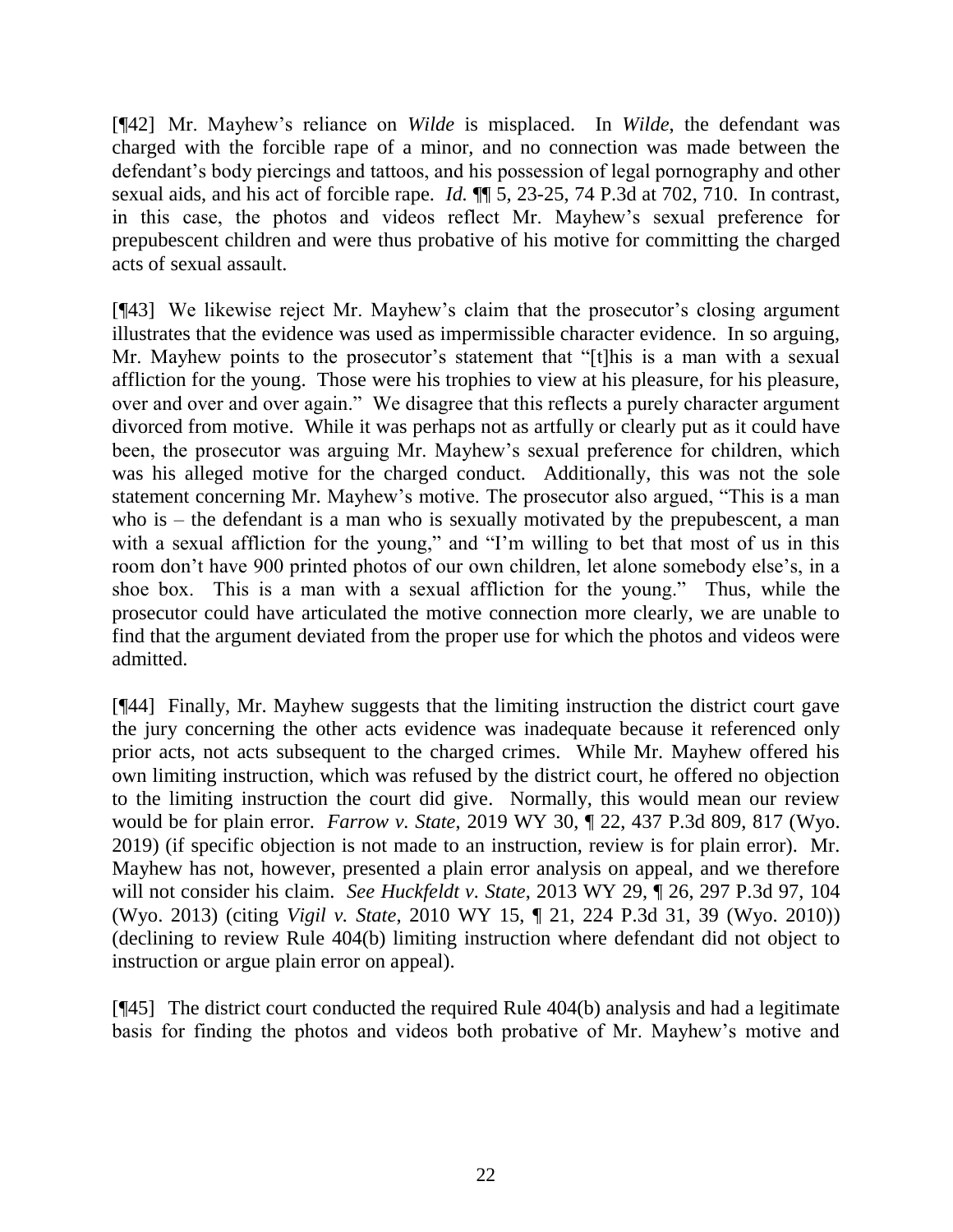relevant in light of his denial of any wrongdoing. We therefore find no abuse of discretion in the admission of the photos and videos.<sup>7</sup>

# **B. Admission of Vibrator**

[¶46] Mr. Mayhew claims the district court erred in admitting into evidence the vibrator collected from Mr. Mayhew's home. He asserts two grounds for this claimed error: 1) the State failed to list the vibrator as an exhibit in its pretrial memorandum; and 2) the vibrator was admitted without proper foundation. We begin by setting forth the circumstances of the court's ruling and then address each ground asserted for the claimed error separately.

[¶47] On the second day of trial, during MT's testimony, the State moved for admission of the vibrator over Mr. Mayhew's objection.

Q. What's the first time, the first memory you have of it?

A. The first memory was a vibrator. I was playing dressup. I was in a baby blue dress. We were in his bedroom. And I was lying on the bed, and he would have me put the vibrator on my private parts.

Q. Were you –

[DEFENSE COUNSEL]: May we approach, Your Honor?

THE COURT: You may.

(The following bench conference was held out of the hearing of the jury:)

[DEFENSE COUNSEL]: I believe the State is going to be offering the vibrator as evidence, but it wasn't listed as an exhibit in the trial brief. I believe the State will be seeking to introduce the vibrator as evidence, but it wasn't listed as evidence in the trial brief.

[PROSECUTOR]: I thought boilerplate evidence seized from the defendant's home was listed in the trial brief and

<sup>&</sup>lt;sup>7</sup> Mr. Mayhew confines his argument to the probative value and relevance of the photos and videos and offers no argument that even if the evidence were probative and relevant, its potential for unfair prejudice outweighed its probative value. We therefore do not address that prong of the district court's Rule 404(b) analysis.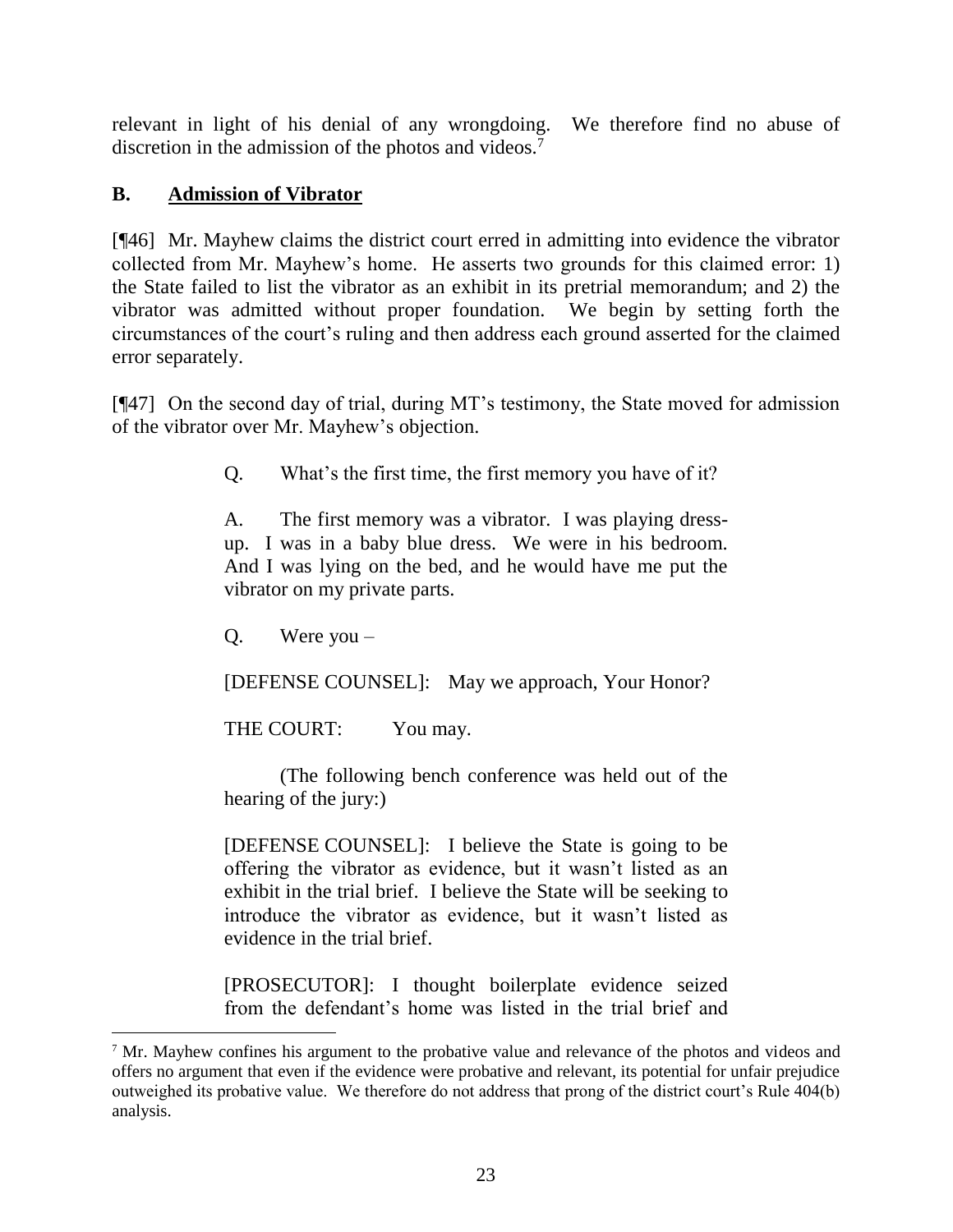that was one of the items used from the defendant's home. Certainly, counsel has had notice of it. It's listed in the reports. It's part of the defendant's interview when it was seized, so there's no surprise.

THE COURT: [Defense Counsel], can you articulate any other prejudice other than  $-$  I'll look at the trial brief, but other than the failure to list it, is there prejudice?

[DEFENSE COUNSEL]: Your Honor, it was provided in discovery, but was not listed in what would be introduced in the case in chief in preparing for trial.

THE COURT: What would you have done differently had you known it was going to be used? I mean, did that affect your defense at all?

[DEFENSE COUNSEL]: I don't believe it affected the defense at all, Your Honor. But I'm not understanding the purposes of listing those items if it doesn't matter ultimately.

THE COURT: I can appreciate that and certainly it should have been listed, but part of the exercise of discretion is what prejudice there is flowing from that. Let me take a minute and look at the pretrial and see what's on there, and then I'll give you a ruling.

\* \* \* \*

THE COURT: ... All right. The objection is overruled. And I'll make a further record on it at a break.

Please proceed.

[PROSECUTOR]: Permission to approach, Your Honor.

THE COURT: You may.

[PROSECUTOR]: I'm handing you State's Exhibit 31.

Do you recognize that?

A. Yes.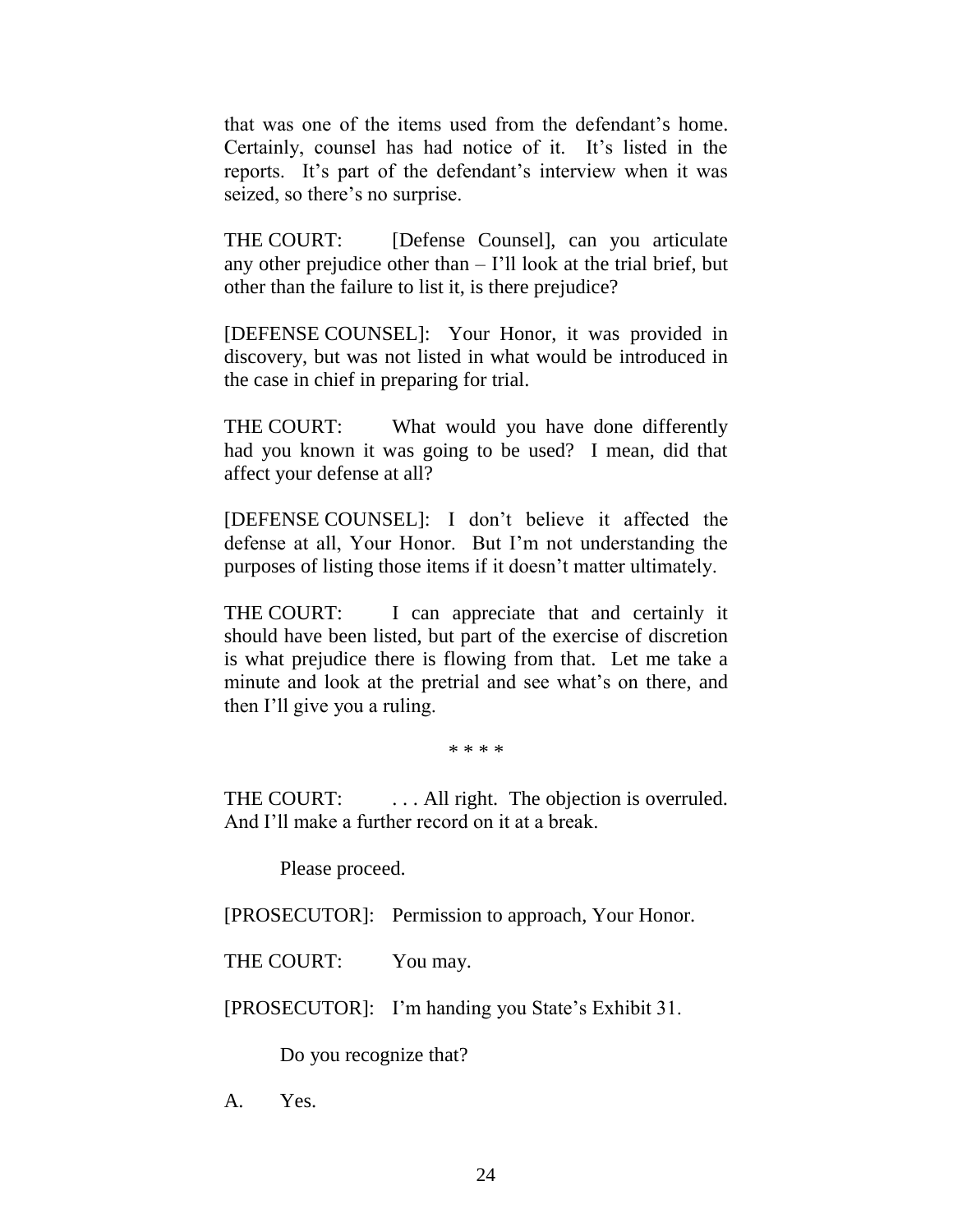Q. What is it?

A. It's a vibrator.

Q. Is that the one that he used on you when you were lying on the bed?

A. Yes.

Q. Okay.

[PROSECUTOR]: We would offer State's Exhibit 31 into evidence.

THE COURT: Any further objection?

[DEFENSE COUNSEL]: Same objection, Your Honor. And – same objection at this point, Your Honor.

THE COURT: Based on the objection, the objection is overruled.

[¶48] At the break, the court made a further record on the admission of the vibrator and had the following exchange with counsel:

> THE COURT: ... I want to make more of a record with respect to the Exhibit 31. The bench conference I think was reported, but we're struggling a little bit with the technology related to that. The defendant objected that it was not included in the pretrial memo. The State – and I'm paraphrasing, but this is – State basically responded and said, yeah, we forgot. But it wasn't anything of surprise. It was disclosed many weeks or months ago. And a number of statements relating to the vibrator existed, and I gather its availability for inspection was there as well.

> I then asked [defense counsel] any specific prejudice beyond just a failure to list it. And, essentially, she said, well, why do we have the requirement to disclose it to begin with if it's not going to be followed?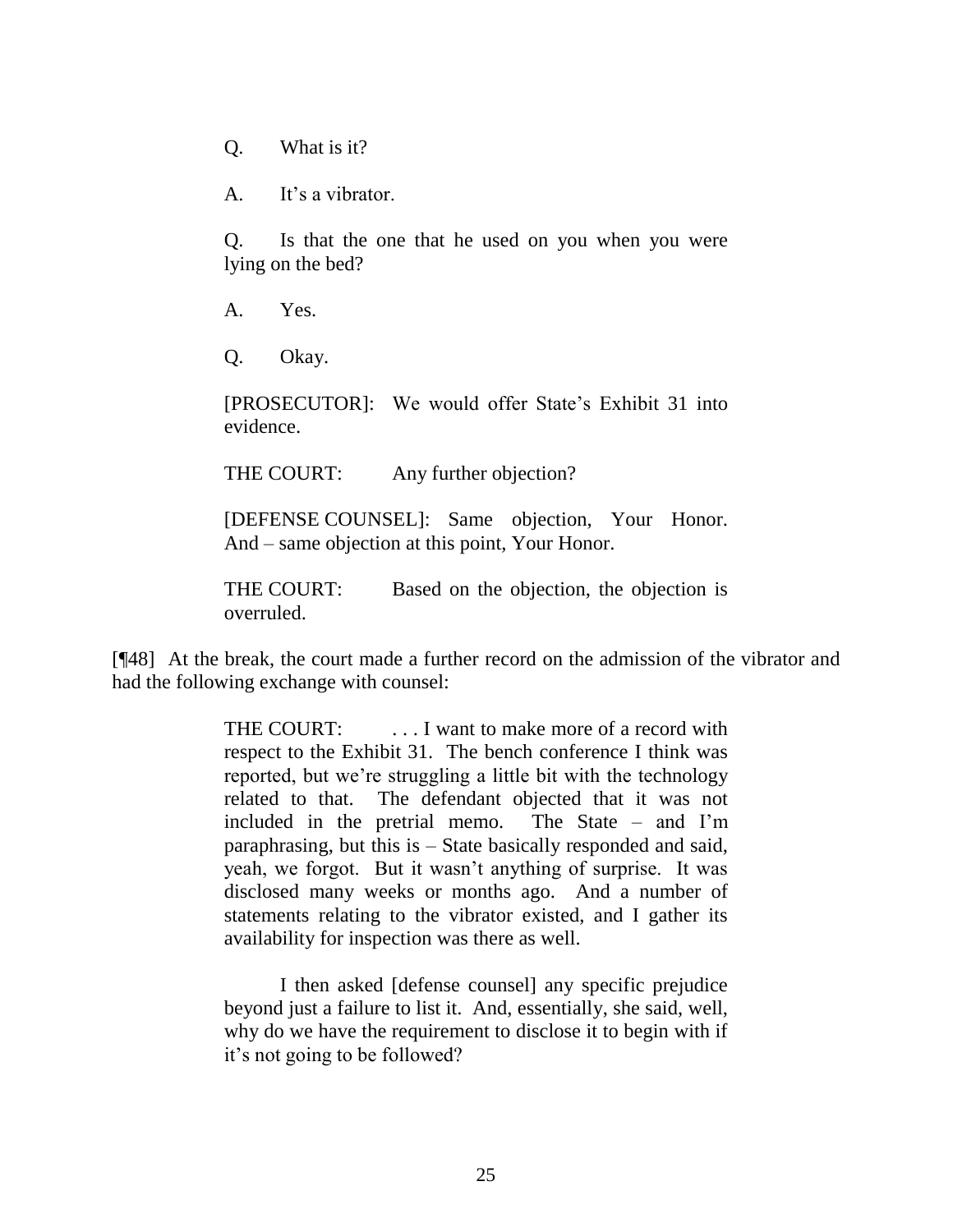I then looked at the pretrial memo, and, indeed, it had not been included specifically. However, based on the Court's discretion, I didn't find that there was significant prejudice to the defendant and there was clear knowledge of its existence and its involvement in this case. So I allowed it in over the defendant's objection.

Then when it was offered, at the time it was offered, defendant, again, objected based on the same basis, and I overruled that. So that's the record.

[Defense Counsel], anything else you'd like to make of record on that issue?

#### [DEFENSE COUNSEL]: I would, Your Honor.

Just in respect to that specific witness. Because of those objections, I feel I missed a foundation objection. So before it's presented, if it's presented to further witnesses from here on out, I would like some foundation established in regard to that and not just presenting it. So, I guess, that's just a heads-up to the State, because I would be objecting at that point.

The other portion that I just want for the record is that this is indicated in another report as being something that was manufactured in 2004, which is outside the dates of the alleged offense, which is probably why I didn't anticipate it really being an error, but I can save that for crossexamination.

#### THE COURT: [Prosecutor]?

[PROSECUTOR]: Your Honor, I think foundation was laid. The victim was testifying that the defendant made her use a vibrator on herself. And I approached and showed it to her and she said, yeah, that's it.

I don't know what other foundation is required. She's looking at it. It's not like a 5-year-old child is going to have serial numbers memorized from a vibrator. She looks at it, she sees it, that's it. So I think there is sufficient foundation.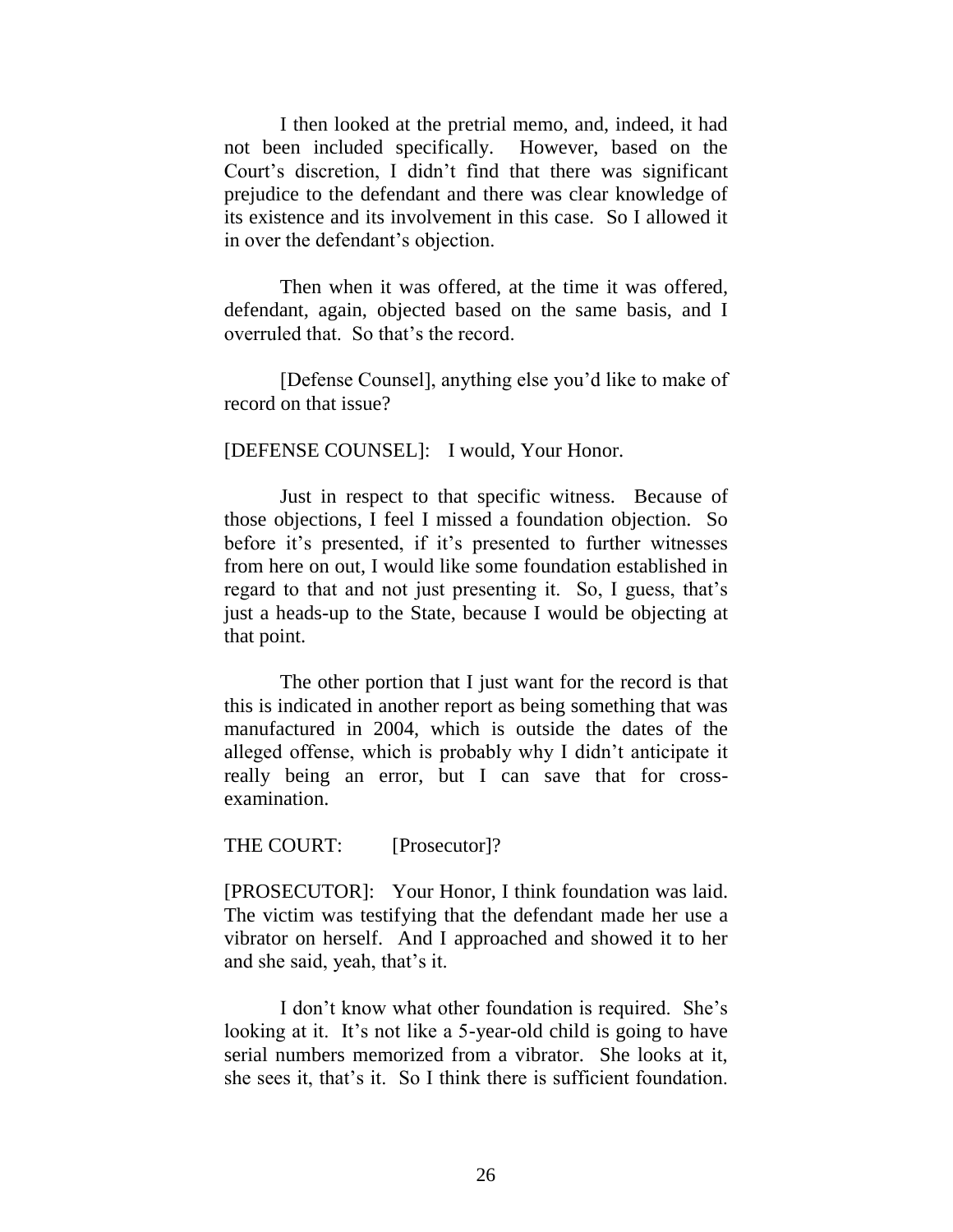It's been admitted into evidence, and so it can't be unadmitted now.

THE COURT: Do you expect to call an officer or somebody to say, yeah, we seized this, and here's the chain of custody and this is how it came about?

[PROSECUTOR]: Yeah.

THE COURT: Frankly, when I asked [defense counsel] any other basis, I was contemplating a foundation basis, but that wasn't what was articulated, so it was admitted. So I think it's been waived. But I do think it's kind of sitting out there right now without a whole lot of explanation of how it got to the courtroom today, where it was found and those sorts of things.

[PROSECUTOR]: Right. And that's my job to do that with another witness when the time is appropriate.

THE COURT: Based on that linking up of that, the objection is overruled. I mean, I think it's waived. You have to be specific in your basis of your objection for me to rule on them, and that wasn't any more specific, so –

[PROSECUTOR]: With respect to foundation, the victims are not going to have personal knowledge as to the chain of events for it to be. Seized; so foundationally, is this the vibrator that he used?

THE COURT: I understand. And that would be a different assessment if the objection was foundation and you approached the bench and said, oh, I've got witness A, B, and C that are going to link this all up, which is essentially what you're telling me now. But it's been admitted. So I do still anticipate the State linking that up to some extent, irrespective of having been admitted or not because it flushes out the case, but I anticipate you doing that.

Based on that, the objection by the defendant and this new objection, foundation, is overruled. And 31 is admitted.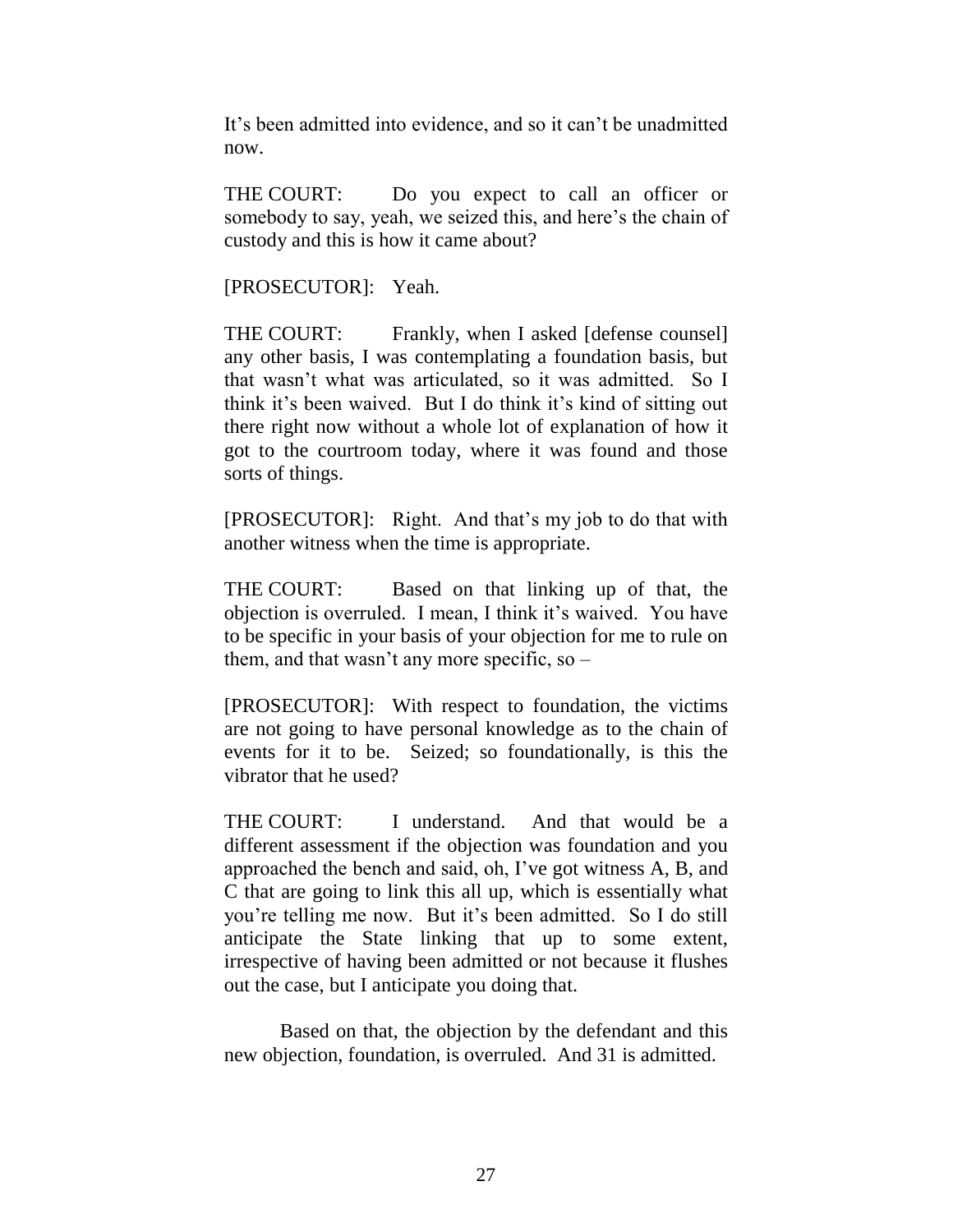[PROSECUTOR]: And I also just want to state for the record, Your Honor, that defense counsel went to the police department on December 19th, met with Sergeant Keller, examined for herself all of the evidence, it was all opened for her. She had an opportunity to view it long before even the State did.

THE COURT: All right. That's the record with respect to Exhibit 31.

[¶49] Through the testimony of Sergeant Daniel Keller of the Sheridan police department, the State established the chain of custody as the district court requested. Defense counsel then cross-examined Sergeant Keller concerning the vibrator's date of manufacture and established that a manufacturer representative told him the vibrator was manufactured in 2004. In closing argument, defense counsel then argued:

> And you did hear from Sergeant Keller, and specifically you heard that he followed up with the manufacturer of the vibrator that was introduced into evidence. And what he testified about in regard to that is when calling the manufacturer, he found out the manufacturing date, and that manufacturing date was June of 2004. Outside all of the dates that are presented to you in the elements instructions that are in your packet. The same vibrator that was identified by all the individuals that testified in regard to it with the manufacturing date afterwards.

[¶50] Against that record of the district court's admission of the vibrator into evidence, we consider Mr. Mayhew's claims of error.

# **1. State's Failure to List the Vibrator in Pretrial Memorandum**

[¶51] Concerning a district court's enforcement of its pretrial orders we have said:

The district court has discretion to determine what, if any, sanctions are appropriate for failing to comply with discovery responsibilities or its pre-trial orders. *See* [W.R.Cr.P. 16\(d\)\(2\);](http://www.westlaw.com/Link/Document/FullText?findType=L&pubNum=1008764&cite=WYRRCRPR16&originatingDoc=Ie754fc97a14811e2a160cacff148223f&refType=LQ&originationContext=document&vr=3.0&rs=cblt1.0&transitionType=DocumentItem&contextData=(sc.UserEnteredCitation)) *Majors v. State*[, 2011 WY 63, ¶ 35, 252 P.3d 435, 443–44](http://www.westlaw.com/Link/Document/FullText?findType=Y&serNum=2024989452&pubNum=0004645&originatingDoc=Ie754fc97a14811e2a160cacff148223f&refType=RP&fi=co_pp_sp_4645_443&originationContext=document&vr=3.0&rs=cblt1.0&transitionType=DocumentItem&contextData=(sc.UserEnteredCitation)#co_pp_sp_4645_443)  [\(Wyo.](http://www.westlaw.com/Link/Document/FullText?findType=Y&serNum=2024989452&pubNum=0004645&originatingDoc=Ie754fc97a14811e2a160cacff148223f&refType=RP&fi=co_pp_sp_4645_443&originationContext=document&vr=3.0&rs=cblt1.0&transitionType=DocumentItem&contextData=(sc.UserEnteredCitation)#co_pp_sp_4645_443) 2011). "A district court abuses its discretion if it could not have reasonably concluded as it did." *Id.*[, ¶ 24, 252 P.3d](http://www.westlaw.com/Link/Document/FullText?findType=Y&serNum=2024989452&pubNum=4645&originatingDoc=Ie754fc97a14811e2a160cacff148223f&refType=RP&fi=co_pp_sp_4645_441&originationContext=document&vr=3.0&rs=cblt1.0&transitionType=DocumentItem&contextData=(sc.UserEnteredCitation)#co_pp_sp_4645_441)  [at 441.](http://www.westlaw.com/Link/Document/FullText?findType=Y&serNum=2024989452&pubNum=4645&originatingDoc=Ie754fc97a14811e2a160cacff148223f&refType=RP&fi=co_pp_sp_4645_441&originationContext=document&vr=3.0&rs=cblt1.0&transitionType=DocumentItem&contextData=(sc.UserEnteredCitation)#co_pp_sp_4645_441) "In this context, 'reasonably' means sound judgment exercised with regard to what is right under the circumstances and without being arbitrary or capricious.' " *[Szymanski v.](http://www.westlaw.com/Link/Document/FullText?findType=Y&serNum=2013073646&pubNum=0004645&originatingDoc=Ie754fc97a14811e2a160cacff148223f&refType=RP&fi=co_pp_sp_4645_883&originationContext=document&vr=3.0&rs=cblt1.0&transitionType=DocumentItem&contextData=(sc.UserEnteredCitation)#co_pp_sp_4645_883)*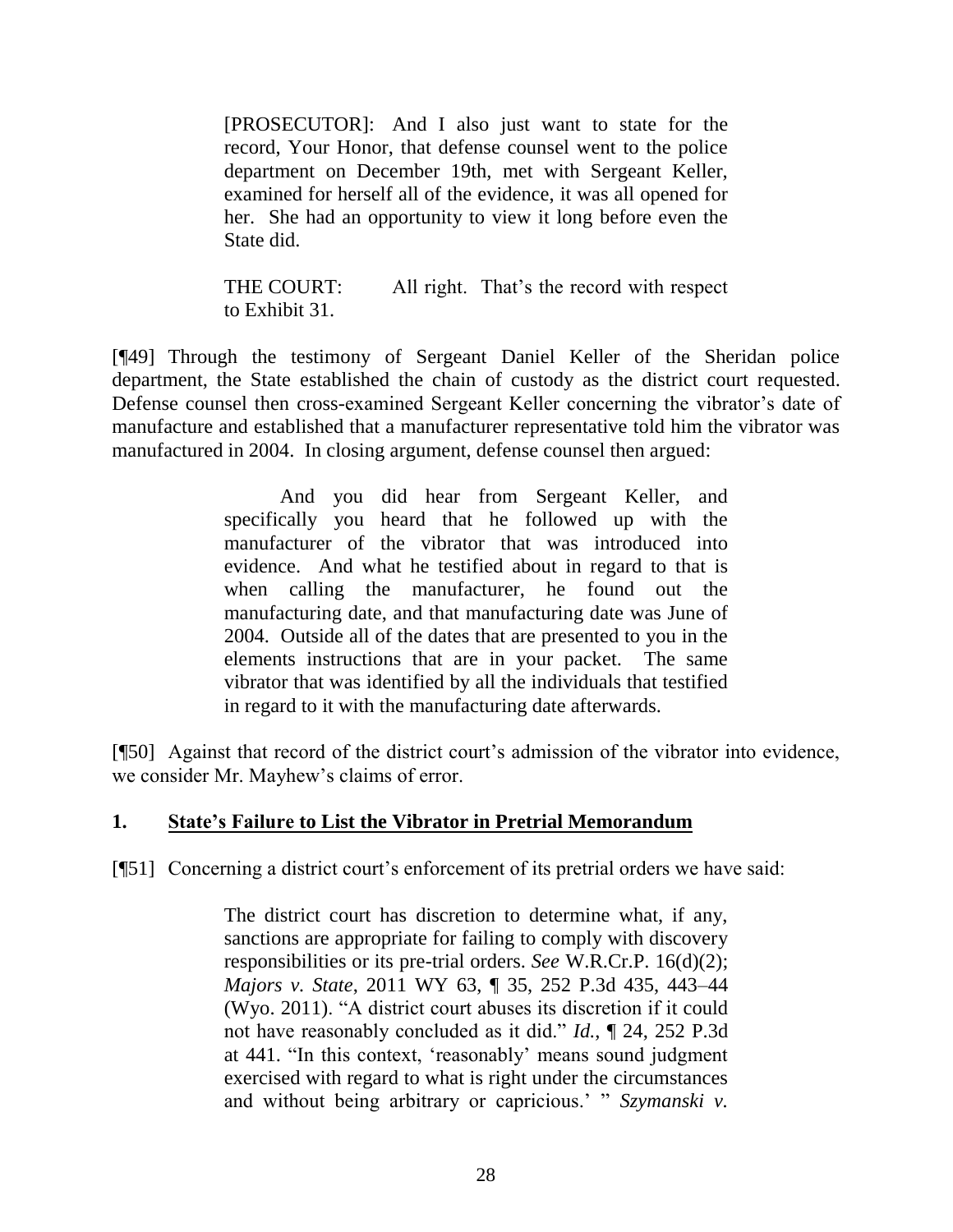*State*[, 2007 WY 139, ¶ 15, 166 P.3d 879, 883 \(Wyo.](http://www.westlaw.com/Link/Document/FullText?findType=Y&serNum=2013073646&pubNum=0004645&originatingDoc=Ie754fc97a14811e2a160cacff148223f&refType=RP&fi=co_pp_sp_4645_883&originationContext=document&vr=3.0&rs=cblt1.0&transitionType=DocumentItem&contextData=(sc.UserEnteredCitation)#co_pp_sp_4645_883) 2007). Even if the district court abused its discretion in granting or failing to impose sanctions, an appellant still must demonstrate prejudice to warrant reversal. *See [Willoughby v.](http://www.westlaw.com/Link/Document/FullText?findType=Y&serNum=2025428356&pubNum=0004645&originatingDoc=Ie754fc97a14811e2a160cacff148223f&refType=RP&fi=co_pp_sp_4645_165&originationContext=document&vr=3.0&rs=cblt1.0&transitionType=DocumentItem&contextData=(sc.UserEnteredCitation)#co_pp_sp_4645_165)  State*[, 2011 WY 92, ¶ 26, 253 P.3d 157, 165 \(Wyo.2011\).](http://www.westlaw.com/Link/Document/FullText?findType=Y&serNum=2025428356&pubNum=0004645&originatingDoc=Ie754fc97a14811e2a160cacff148223f&refType=RP&fi=co_pp_sp_4645_165&originationContext=document&vr=3.0&rs=cblt1.0&transitionType=DocumentItem&contextData=(sc.UserEnteredCitation)#co_pp_sp_4645_165)

*Craft v. State*, 2013 WY 41, ¶ 14, 298 P.3d 825, 830 (Wyo. 2013).

[¶52] We are unable to find anything unreasonable in the district court's overruling of Mr. Mayhew's objection based on the State's failure to list the vibrator as an exhibit in its pretrial memorandum. Defense counsel did not claim surprise and affirmatively declared that the defense was not affected by the State's omission. Given defense counsel's disavowal of any prejudice, we can find no abuse of discretion in the ruling.

## **2. Lack of Foundation**

[¶53] Mr. Mayhew did not object on foundation grounds when the State offered the vibrator and the district court ruled on its admissibility. Absent a timely objection to the evidence below, we generally would review the district court's ruling for plain error. *Dumas v. State*, 2018 WY 120, ¶ 10, 428 P.3d 449, 452 (Wyo. 2018). However, this Court recently stated that we favor a rule that objections to evidence for lack of foundation should not be considered for the first time on appeal.

> As noted above, Mr. Young did not object to the admission of Mr. Kent's testimony at trial. Accordingly, review for plain error is the only review available to Mr. Young. Before embarking upon that analysis, however, we note that several jurisdictions have refused to conduct a plain error review where the defendant failed to object on the basis of inadequate foundation. These cases reason that the defendant's failure to object deprives the State of an opportunity to correct any deficiency in the proof and, as a result, provides an opportunity for the defendant to seek reversal of his conviction in the event of an unfavorable outcome at trial. . . .

> > \* \* \* \*

We find the reasoning of these cases to be compelling. If a party raises a timely objection, the other party has the opportunity to lay an adequate foundation. Mr. Young's failure to object deprived the State of an opportunity to cure any deficiency in the foundation for the opinion testimony.